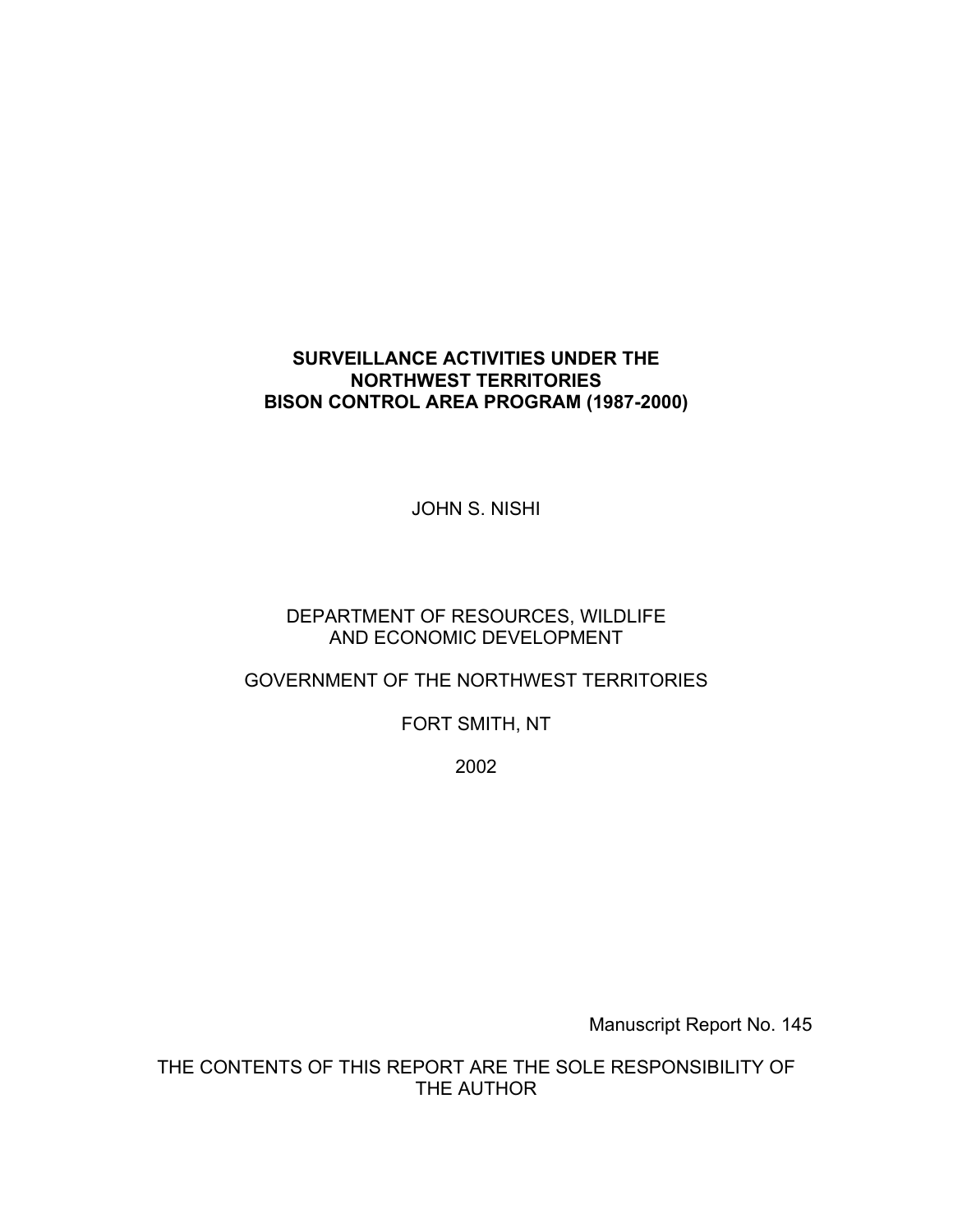#### ABSTRACT

<span id="page-1-0"></span>In 1987, the Bison Control Area (BCA) program was established to reduce the risk of contact between healthy free-ranging bison *(Bison bison)* herds in the Northwest Territories and those bison in and around Wood Buffalo National Park (WBNP) which are infected with bovine tuberculosis (*Mycobacterium bovis)* and brucellosis *(Brucella abortus)*. In this paper, I summarize the main results of this surveillance program since its inception. I also review recent data on health status of the Mackenzie wood bison herd and then outline issues and considerations for the future of the BCA program. Since diseased bison in and around WBNP represent a continued threat of disease exposure to healthy bison in the Mackenzie and Nahanni herds, my principle recommendation is to continue the BCA and maintain surveillance in the buffer zone.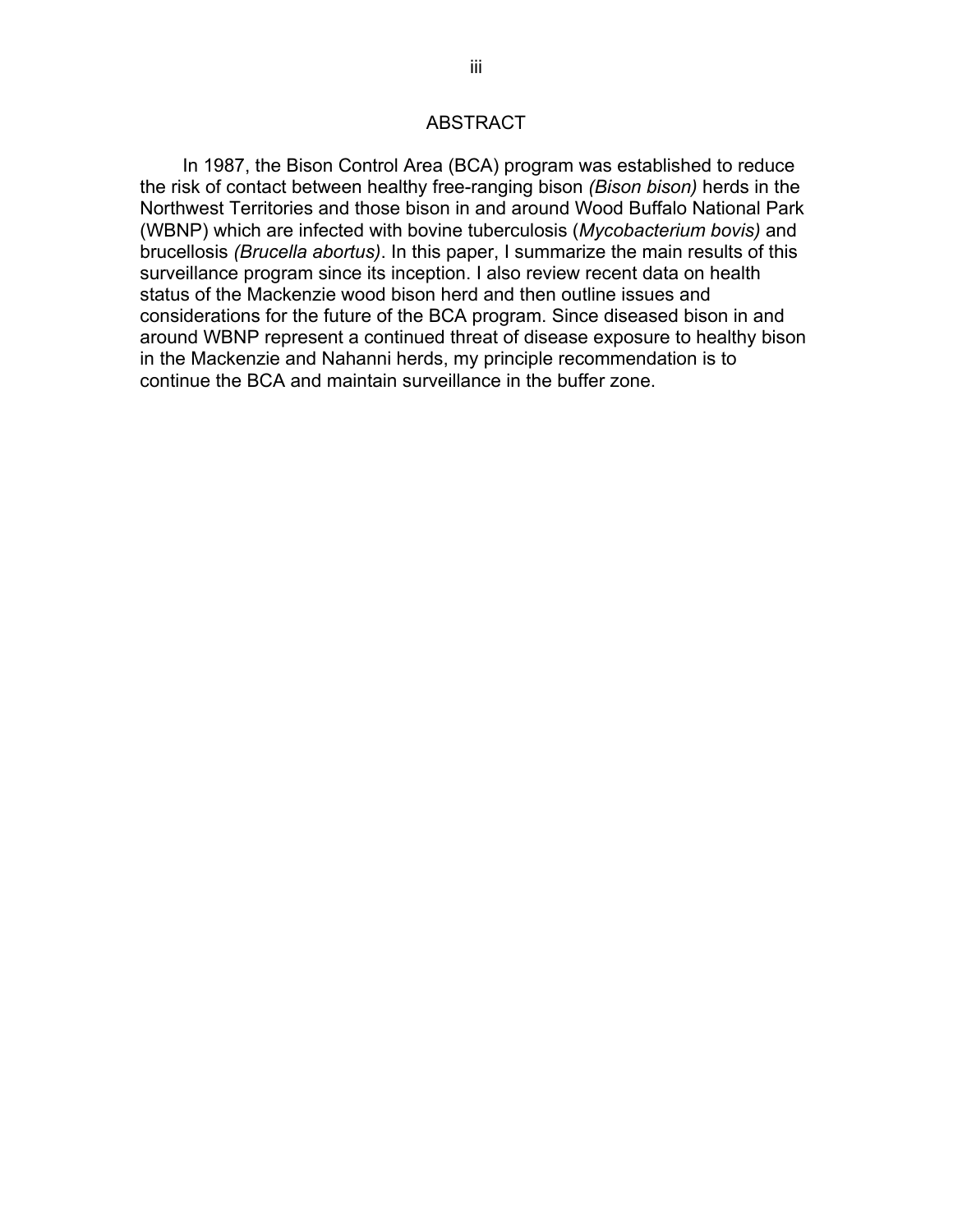# TABLE OF CONTENTS

<span id="page-2-0"></span>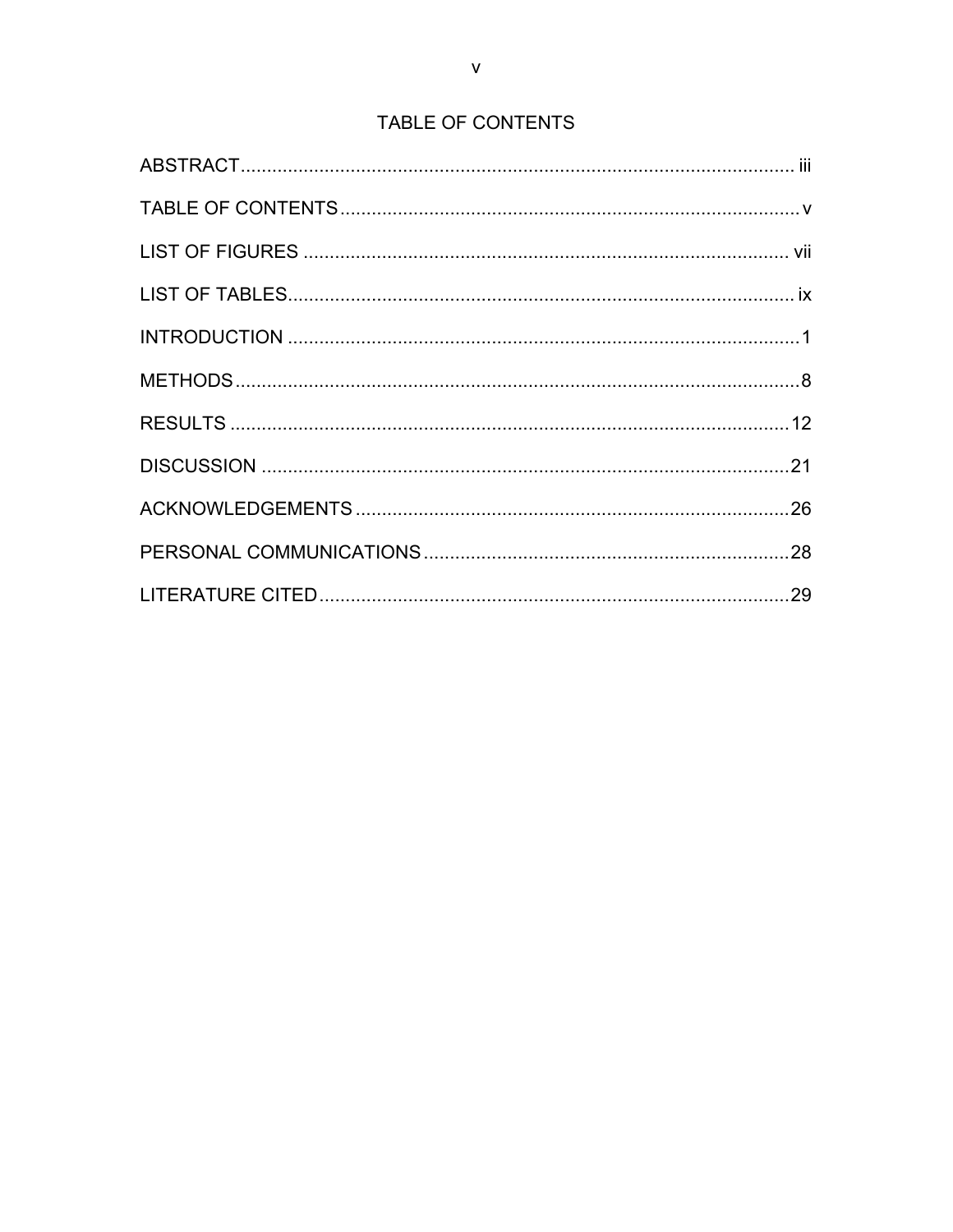# LIST OF FIGURES

<span id="page-3-0"></span>

| Figure 1. Distribution of bison herds in northern Canada and location of the<br>Northwest Territories Bison Control Area (BCA) and Wood Buffalo           |
|-----------------------------------------------------------------------------------------------------------------------------------------------------------|
| Figure 2. Distribution of all bison observations recorded during shoreline patrols                                                                        |
| Figure 3. Distribution of bison sightings reported in and near the Bison Control                                                                          |
| Figure 4. Box plot summaries of numbers of bison observed within sub-zones of                                                                             |
| Figure 5. Correlation between variability in number of bison observed in sub-<br>zone 1 of shoreline patrol areas (1995/96 - 1999/00) and mean fall<br>17 |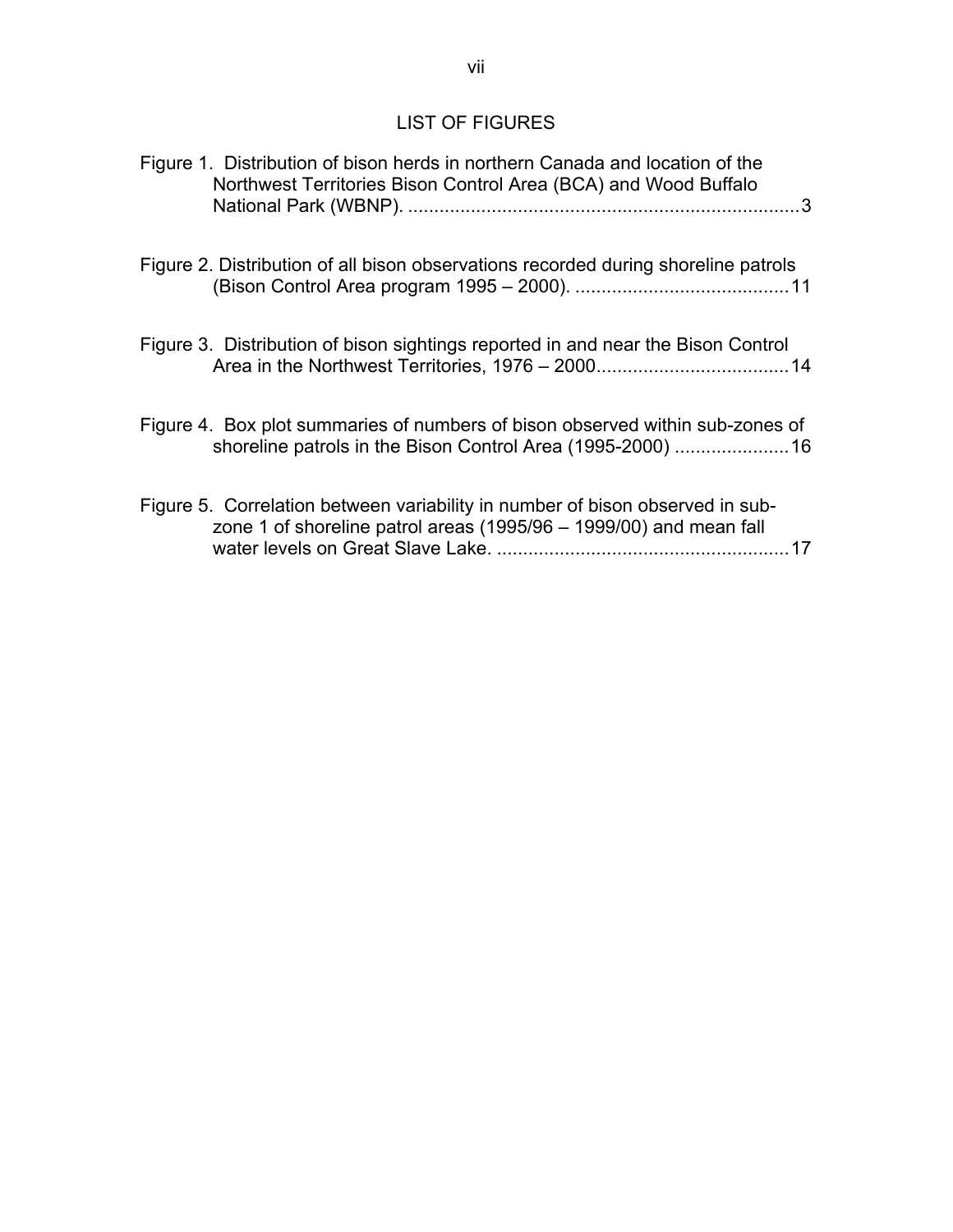## LIST OF TABLES

<span id="page-4-0"></span>[Table 1. Summary of surveillance activities and removals of bison from the](#page-17-0)  [Northwest Territories Bison Control Area program \(1988/89 – 1999/00\)](#page-17-0) [..............................................................................................................13](#page-17-0) 

[Table 2. Samples collected from the Mackenzie bison herd \(1986 – 1990\) to](#page-22-0)  [determine whether bovine tuberculosis or brucellosis were present in the](#page-22-0)  population. [............................................................................................18](#page-22-0) 

- [Table 3. Description of blood serum samples collected from hunter-killed](#page-24-0)  [Mackenzie wood bison to test for presence of antibodies to bovine](#page-24-0)  [brucellosis.............................................................................................20](#page-24-0)
- [Table 4. Results of serological testing of Mackenzie bison sera for antibody titres](#page-24-0)  to *Brucella abortus* [using five different diagnostic tests \(Buffered Plate](#page-24-0)  [Antigen Test, Standard Tube Agglutination Test, Complement Fixation](#page-24-0)  [Test, Florescence Polymerization Assay, competitive Enzyme-Linked](#page-24-0)  Immunosorbent Assay). [........................................................................20](#page-24-0)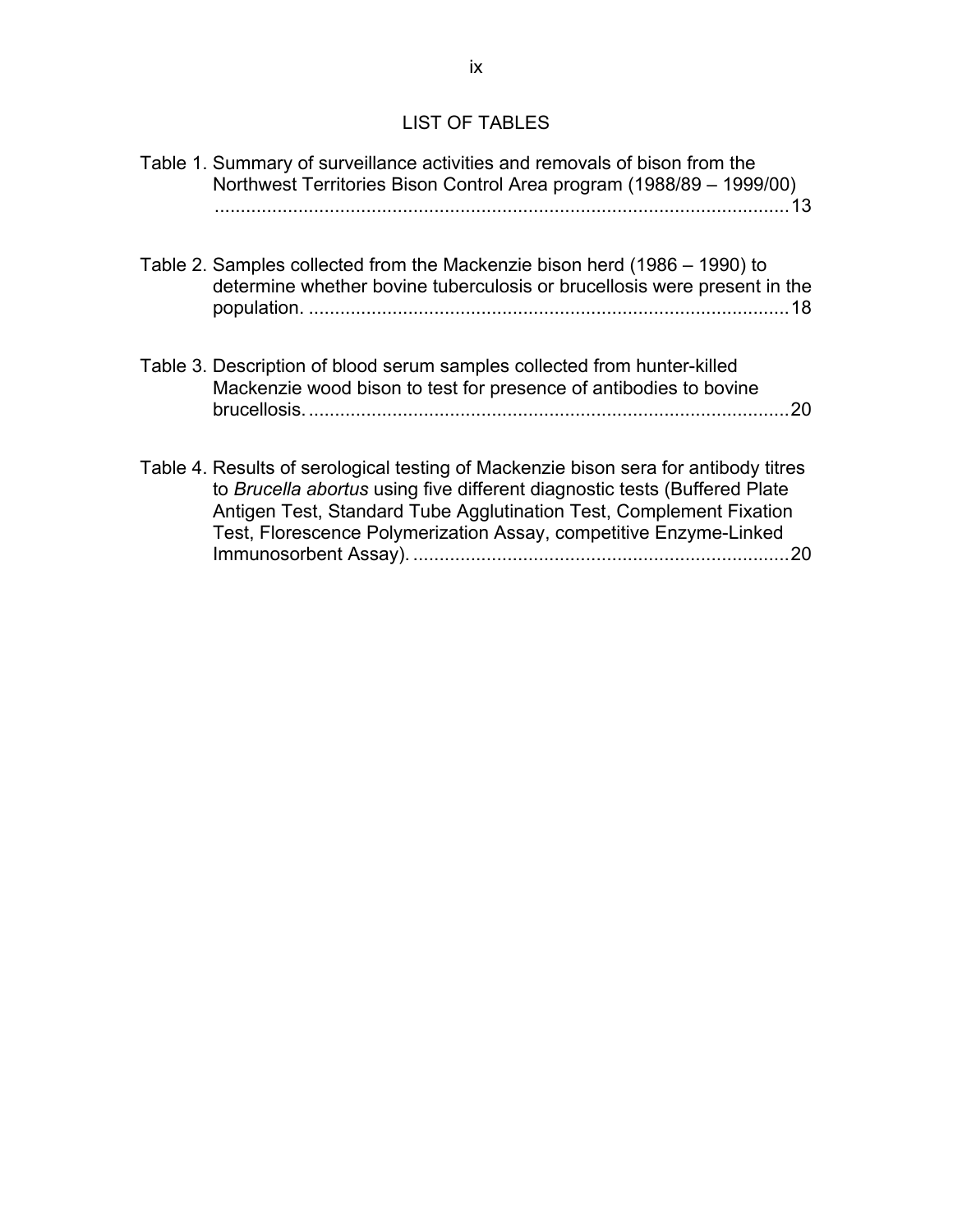#### INTRODUCTION

<span id="page-5-0"></span>In this report my intent is to provide an overview of the Northwest Territories Bison Control Area (BCA) program since its inception in 1987, summarize the history and development of the program, review important events and findings, and provide recommendations for the future. This overview is necessarily broad and the reader is referred to previous reports and publications for specific background information, detailed results of surveillance activities, survey details, sightings and removals of bison, and observations of other large mammals (Gates and Gray 1992, Gates *et al*., 1992b, Williamson *et al*. 1995, Antoniak and Gates 1995, Antoniak and Gates 1996, Bohnet and Gates 1997, *Boulanger et* al. 1999, Boulanger *et al*. 2002, Tanguay *et al*. in prep).

#### **Background**

Free-ranging bison (*Bison bison*) in and around Wood Buffalo National Park (WBNP) and the Slave River Lowlands are infected with bovine tuberculosis (*Mycobacterium bovis*) and brucellosis (*Brucella abortus*) (Tessaro *et al*. 1990, Joly and Messier 2001). These bovine diseases were likely introduced to the park bison between 1925 to 1928 when 6,673 diseased plains bison were moved from Wainwright National Buffalo Park to WBNP. The diseased bison have since presented a difficult and unresolved management problem (Federal Environmental Assessment Review Office 1990, Wobeser 1992). From a perspective on the risk of disease transmission, diseased bison in and around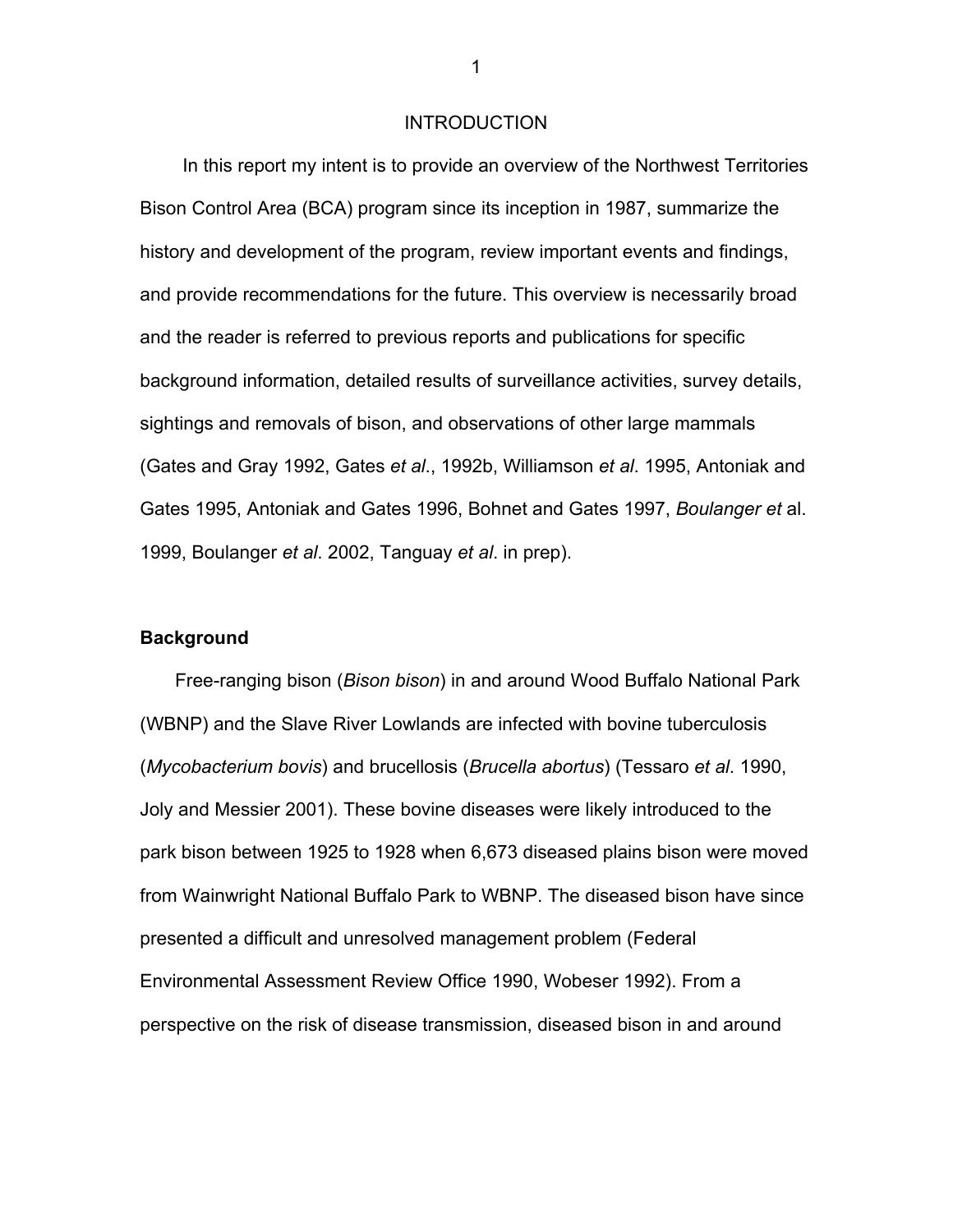WBNP threaten the health status of the disease-free[\\*](#page-6-0) Mackenzie wood bison herd (Tessaro *et al*. 1993), the Hay-Zama herd located in northwest Alberta, and potentially the Nahanni herd located near the Mackenzie Mountains (Gates *et al*. 1992a, Canadian Food Inspection Agency 1999) (Figure 1). As well, the existence of diseased free-roaming herds is perceived to be a continued threat (see CFIA 1999) to the disease-free status of commercial bison (Matthews 2000, 2001) and cattle ranch operations. Diseased bison in the greater WBNP Ecoregion are also considered to present the single greatest factor limiting range availability for reestablishment of other healthy free-roaming herds in the region and for the potential of further recovery of wood bison in Canada (Gates *et al*. 2001).

#### **Wild herds at risk**

## *Mackenzie wood bison herd*

Following the discovery of what was considered to be an isolated herd of pure wood bison in the northwest region of WBNP (Banfield and Novakowski 1960), 77 animals were captured in winter of 1963 from the Needle Lake area. Subsequent to disease tests for bovine tuberculosis and brucellosis, 19 of those wood bison were transported to a holding corral near Fort Smith, NT, to establish a captive-breeding herd (Gates *et al*. 2001). After an outbreak of anthrax in bison in the Grand Detour area in summer 1963, 18 bison were re-tested for bovin[e](#page-36-0)

<span id="page-6-0"></span> <sup>\* &</sup>quot;Disease-free" is used here to describe wild bison herds that are not infected with either bovine tuberculosis and/or brucellosis. Conversely, I use the term "diseased" to describe wild bison herds that are considered enzootic for bovine tuberculosis and brucellosis.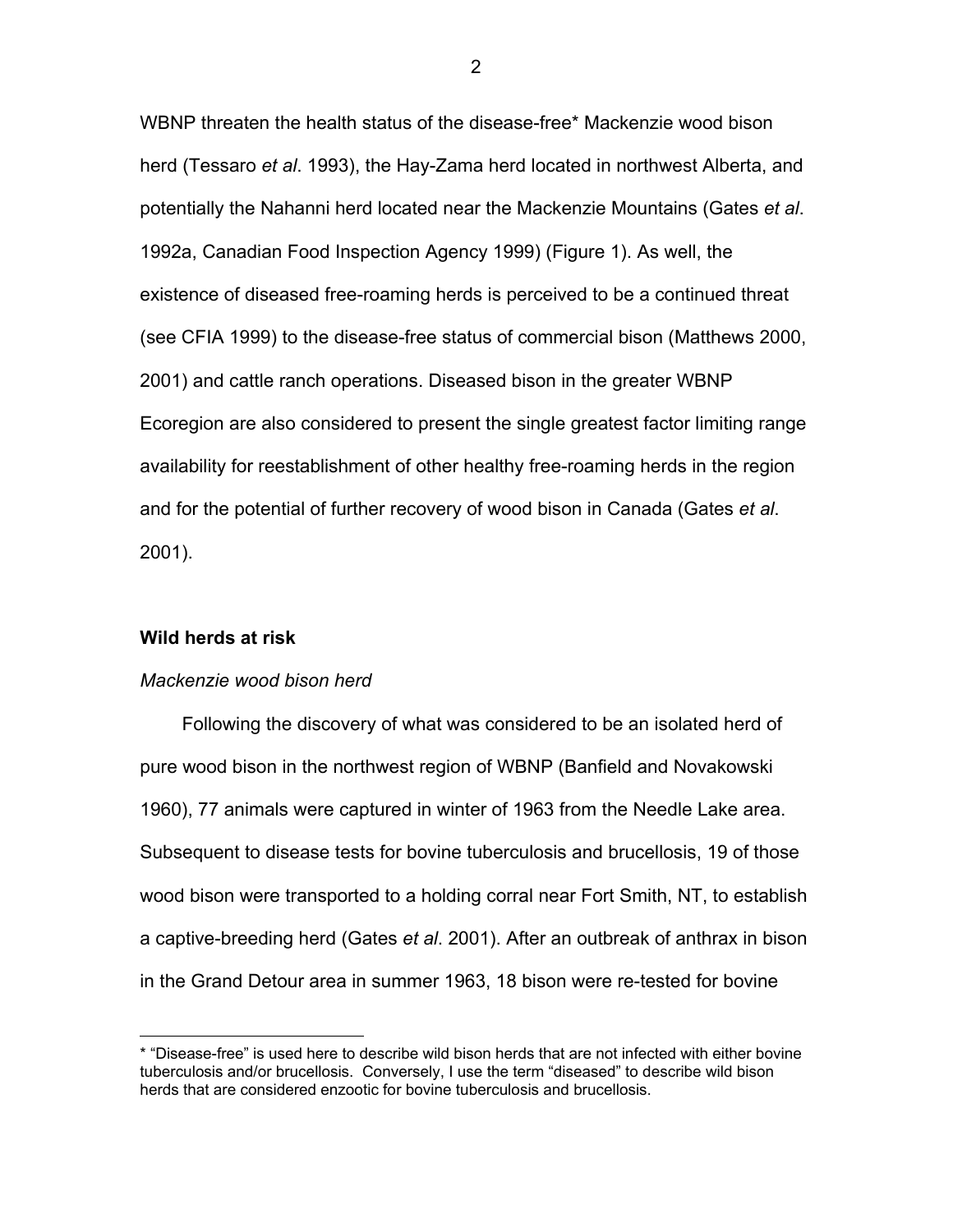<span id="page-7-0"></span>

Figure 1. Distribution of bison herds in northern Canada and location of the Northwest Territories Bison Control Area (BCA) and Wood Buffalo National Park (WBNP). BCA zones highlighted by dark grey borders. Bison herds considered to be infected with bovine tuberculosis and brucellosis are shown by crossed hatching: HL = Hook Lake, LBR = Little Buffalo River, NY = Nyarling, HC = Hay Camp, GR = Garden River, DL = Delta, FB = Firebag, WZ = Wentzel, WA = Wabasca, BM = Birch Mountains. Bison herds considered to be disease-free are shown by single line hatching: MB = Mackenzie, NH = Nahanni, PM = Pink Mountain, HZ = Hay Zama, SY = Syncrude/Fort McKay. HLRP represents the Hook Lake Wood Bison Recovery Project.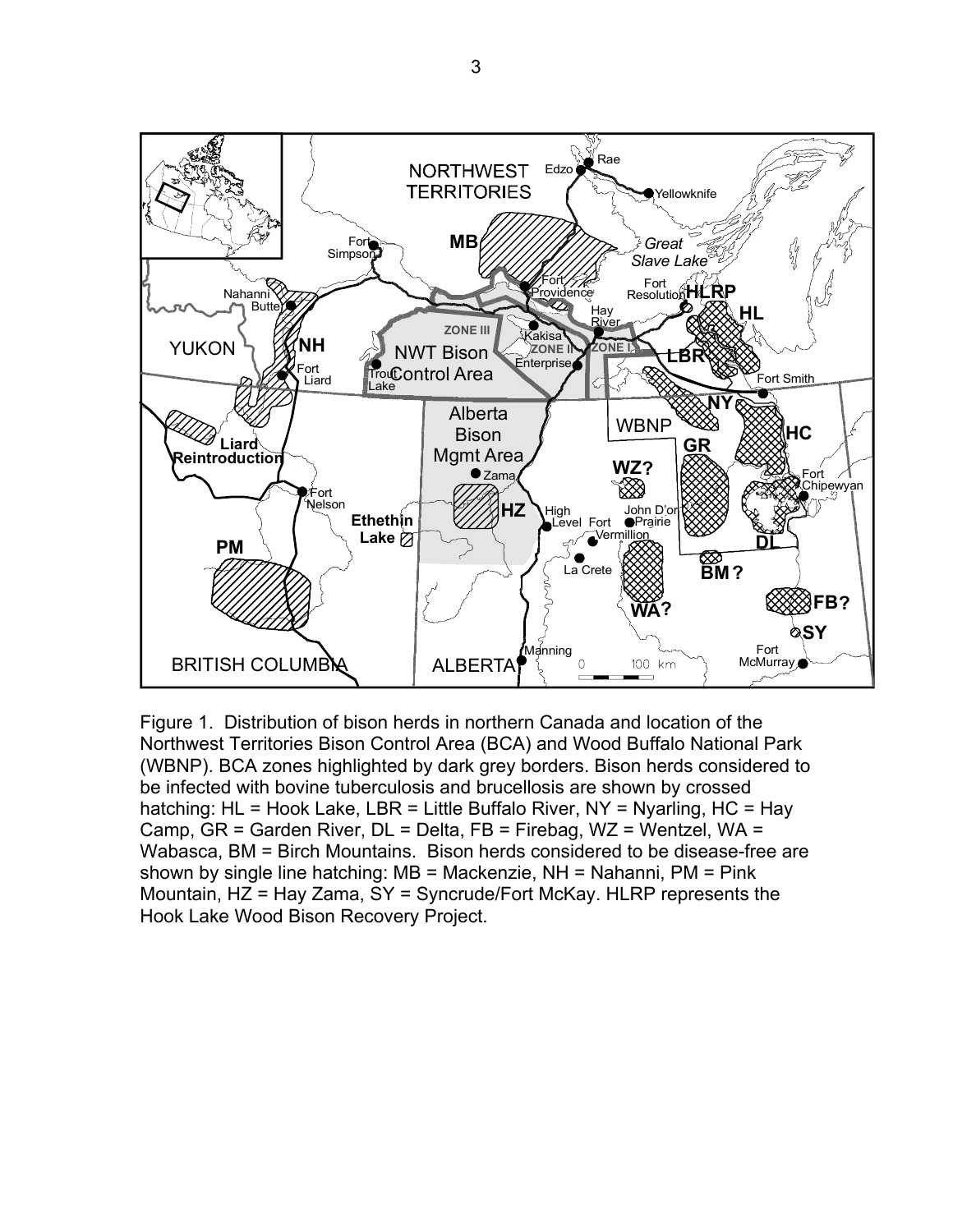disease and then translocated to the Mackenzie Bison Sanctuary near Fort Providence to establish a free-ranging herd. The herd has increased in number to become the largest wood bison herd (see Larter *et al.* 2000) that is free of bovine tuberculosis and brucellosis (Tessaro *et al.* 1993). An aerial survey of the Mackenzie herd in March 2000 resulted in a population estimate of 1,998 + 163 (SE) bison (J. Nishi and T. Ellsworth unpublished data). There is an annual hunting quota of 47 assigned to the Mackenzie bison population.

#### *Hay-Zama wood bison herd*

In 1984, 29 wood bison from Elk Island National Park were transferred to a 300 ha enclosure located along the Hay River east of Hay-Zama lakes in northwestern Alberta. The release of bison to the fenced enclosure was part of a co-operative program with the Dene Tha First Nation to reintroduce wood bison to northwestern Alberta. Flooding and sever winter conditions initially resulted in poor calf production and survival during the first three years of the project, which was subsequently improved through supplemental feeding. In 1993, portions of the fence collapsed allowing the herd of 49 to become free ranging. In winter 1994, the population consisted of 58 animals while in winter 1999/2000 the population was estimated at 130 (Gates *et al.* 2001). In May 2001, aerial surveys by the Natural Resources Service, Alberta Environment, provided a minimum count of 185 bison for the Hay-Zama bison herd (Morton 2001).

#### *Nahanni wood bison herd*

In June 1980, through a national recovery program for wood bison, 28 bison from Elk Island National Park were transported to the Liard-Nahanni River Valley and released on the north bank of the South Nahanni River near Nahanni Butte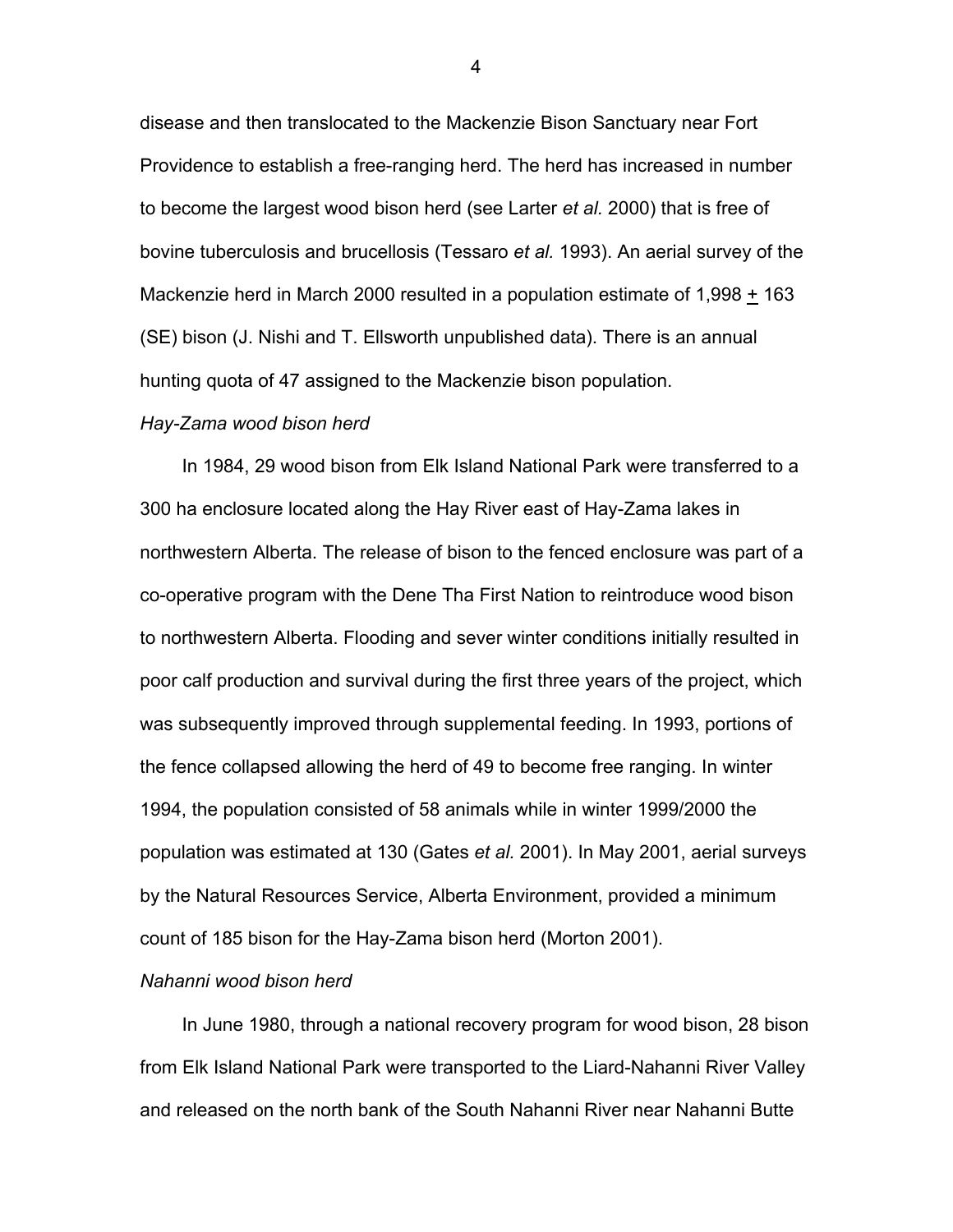(see Gates *et al.* 2001). This population was augmented in March 1989 with another 12 animals from Elk Island National Park. Herd size was most recently estimated in June 1997 when 102 bison were counted during timber harvest surveys. The herd was augmented again in March 1998, when 61 wood bison were transported from Elk Island National Park to Fort Liard, NT. The bison were being held in a 2.5 ha fenced enclosure 15 km north of Fort Liard, and escaped prematurely in April 1998. The current guess on size of the Nahanni herd is between 150 – 200 animals (aerial survey planned for winter 2001). Bison are found throughout the Liard River Valley in the Northwest Territories and have expanded their range into British Columbia and the Yukon. The current annual quota for the Nahanni herd is two.

#### **History of the Bison Control Area (BCA) program**

In 1987, the Government of the Northwest Territories (GNWT) implemented a program to reduce the risk of contact between infected bison in and around WBNP and disease-free bison in the Mackenzie and Nahanni herds by establishing a Bison Free Management Area (BFMA) (Gates and Gray 1992; Gates *et al.* 1992b). The BFMA originally included lands south of the Mackenzie River, and north of the Mackenzie Highway between Mills Lake (near Fort Providence) and Hay River.

In 1990, the BFMA was expanded to encompass the area between the Alberta - Northwest Territories border and southern shoreline of the Mackenzie River. Trout River delineated the western boundary whereas the eastern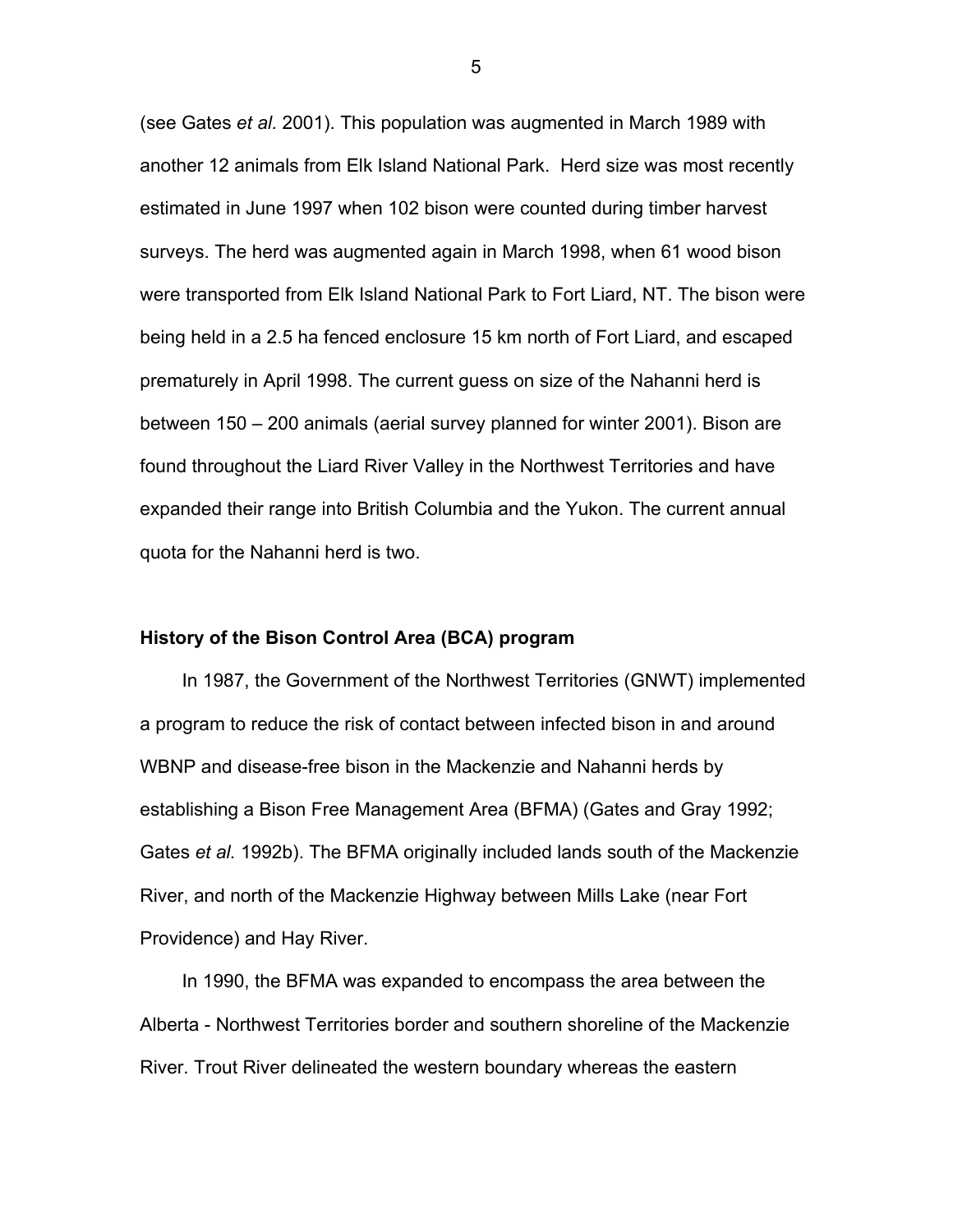boundary was outlined by the Buffalo River and western boundary of WBNP (Figure 1). Current size is *ca.* 39,000 km<sup>2</sup> .

In 1992, the GNWT established the Nuisance Bison Control Regulations under Section 61 of the Northwest Territories Wildlife Regulations Act (Government of the Northwest Territories 1992). This regulation designated the BFMA as the Bison Control Area (BCA) and permitted eligible big game hunters to legally shoot any bison sighted in the BCA.

Since the 1992/93 winter surveillance season, Parks Canada had contributed funding to the BCA program through a Memorandum of Understanding with the GNWT. Since 1995, Parks Canada has co-funded the BCA program through its Bison Research and Containment Program (BRCP) (Chisholm *et al.* 1998, Huff and Chisholm 1999).

#### **Program Objectives**

The overall goal of the Bison Control Area Program in the Northwest Territories is to reduce the risk of infection of the Mackenzie and Nahanni-Liard herds with tuberculosis and brucellosis by lowering the risk of contact with infected bison from WBNP. The objectives of the program are to detect and remove any bison in the BCA, and to prevent establishment of bison herds or individuals in this area. Specific management objectives are:

- 1) to continue aerial surveillance of the Bison Control Area during winter months;
- 2) to maintain the Bison Control Area free of bison and prevent establishment of any herds within its boundaries;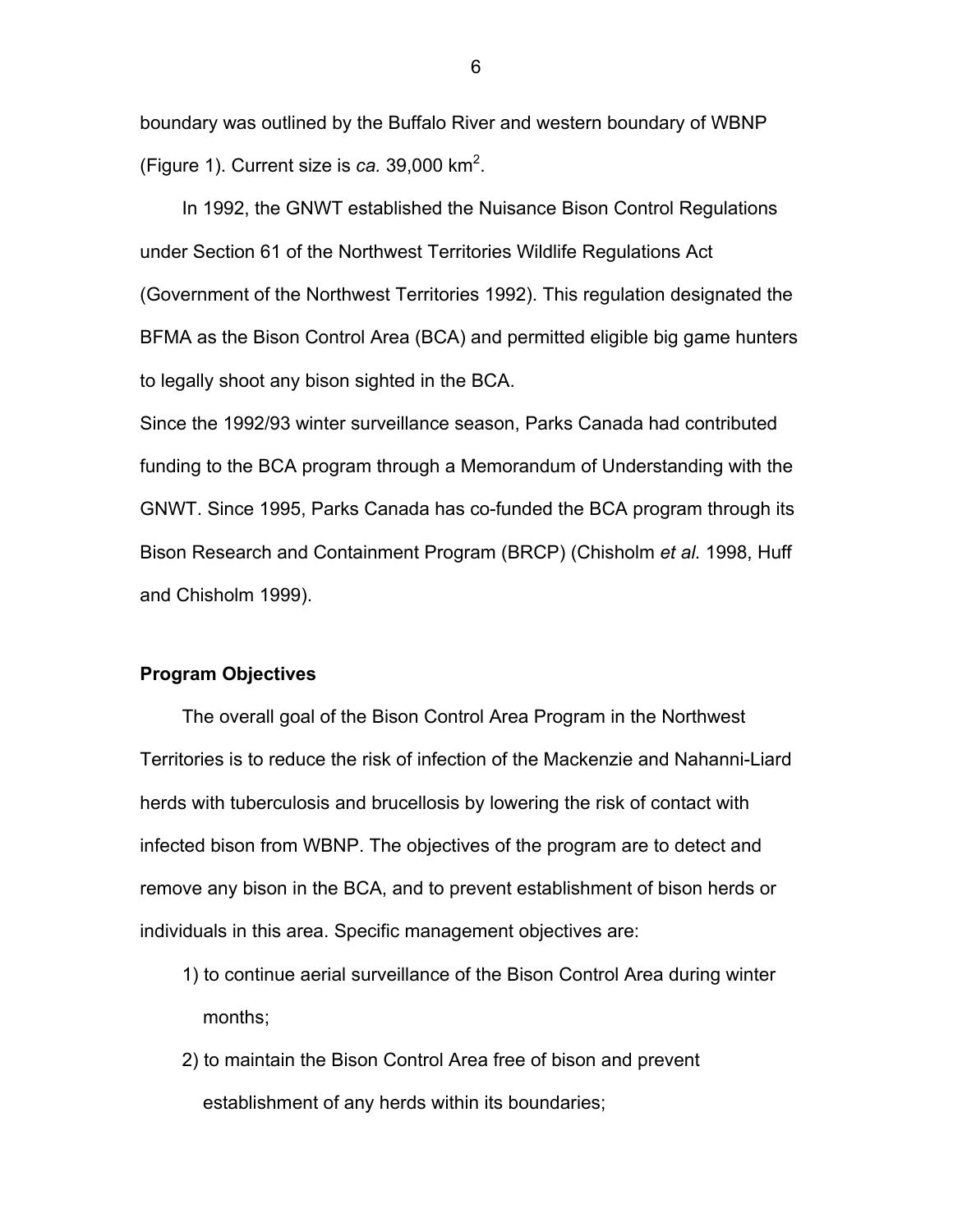- 3) to increase public awareness of the Bison Control Program; and
- 4) to confirm disease status of any bison found and shot in the BCA. A related issue that I report on here is ongoing health monitoring of the Mackenzie herd.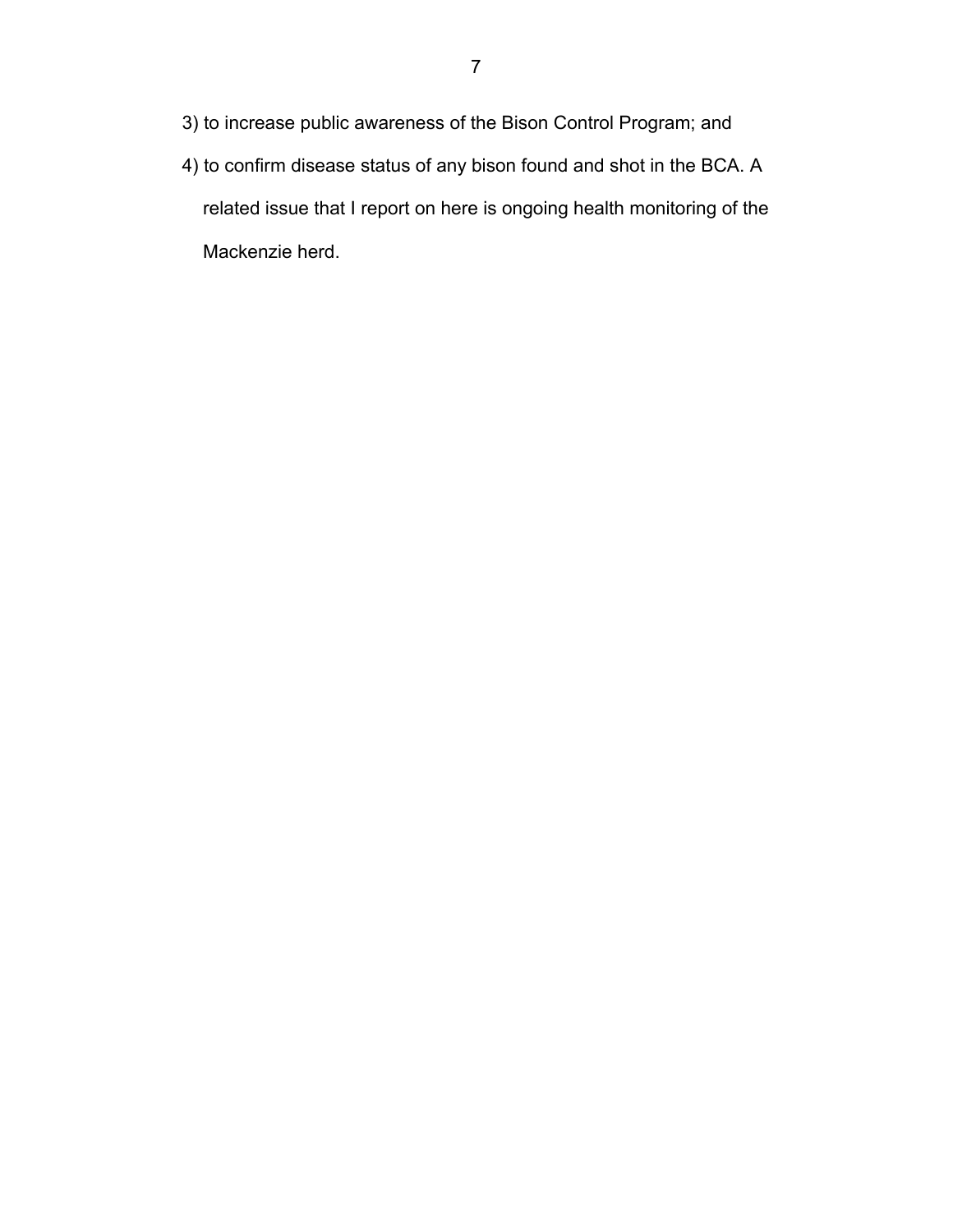#### **METHODS**

#### <span id="page-12-0"></span>**Surveillance of the BCA**

Fixed-wing aircraft are used to conduct regular aerial surveillance of the Bison Control Area during the winter months (December to April) when complete snow cover provides optimal tracking conditions. Snow cover in winter also provides good background contrast while absence of foliage on deciduous shrubs and trees improves sightability of large mammals.

During a winter surveillance season, survey effort is allocated spatially and temporally according to the likelihood of bison moving in to an area. The Bison Control Area is stratified into three discrete zones based on proximity to the southern distribution of the Mackenzie bison herd and the northwest boundary of WBNP (BCA Zones 1, 2, and 3 in Figure 1). The current survey design includes weekly patrols of the southern shoreline of the Mackenzie River between Axe Point and Point Desmarais. A semi-comprehensive flight of Zone I is conducted monthly, while an annual comprehensive survey of Zones I and II is flown once during a winter surveillance season. Zone III of the BCA is not regularly surveyed due to logistical constraints.

Shoreline patrols were usually flown in a Cessna 150 while all other surveillance flights were conducted in a Cessna 185. A community representative from Fort Providence was the observer during shoreline patrols. Whereas a Bison Control Area Technician conducted the monthly surveillance flights of Zone I and the annual comprehensive survey of Zones I and II with assistance of community representatives. Survey aircraft were flown at approximately 250 to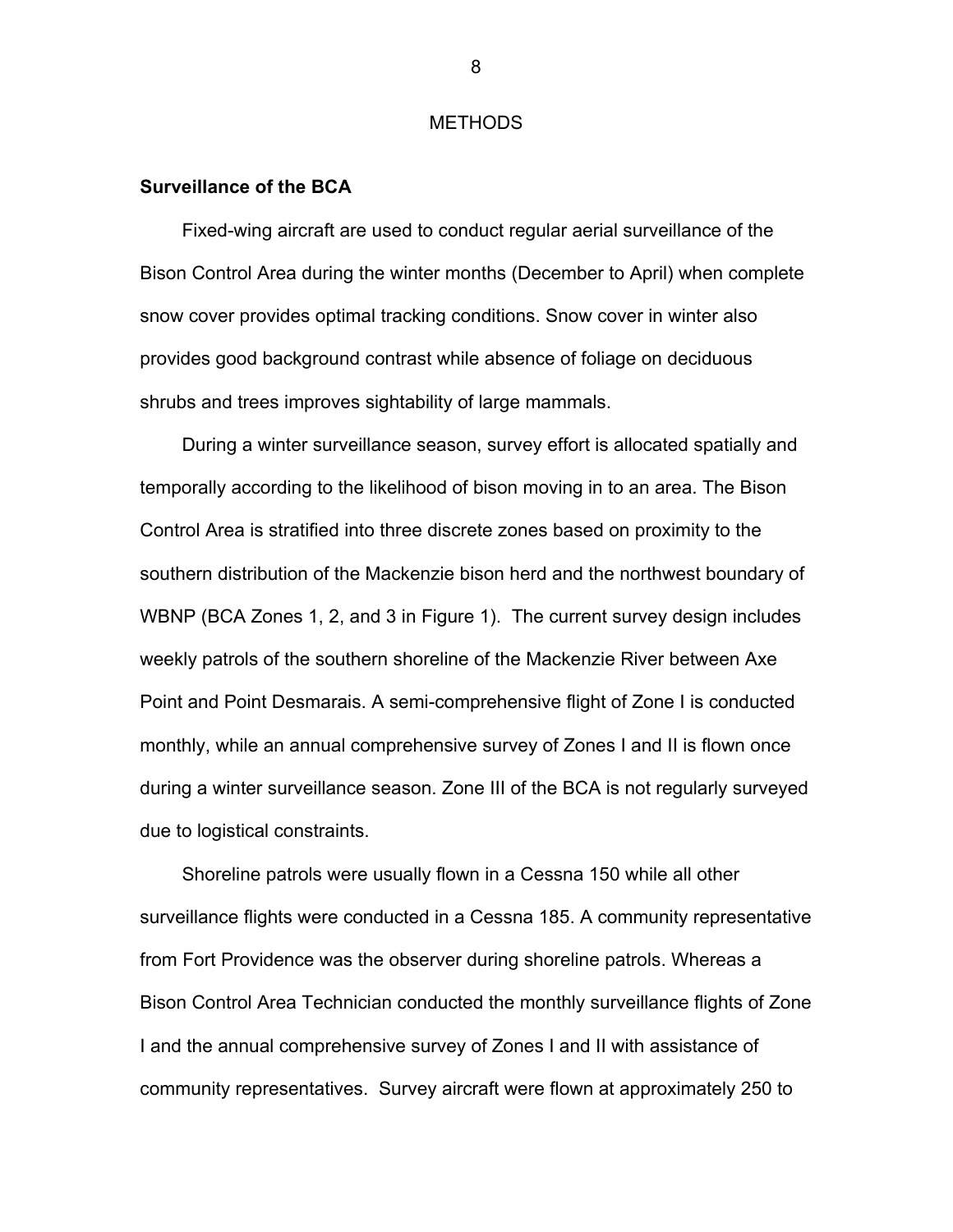300 metres above ground level at a speed of 140 - 160 km/hr. All wildlife observations were recorded on 1:250,000 National Topographic Series maps or entered in to a Global Positioning System and downloaded in to an electronic database. (Specific details of survey methodology are described in Gates and Gray 1992, Gates *et al.* 1992b, Williamson *et al.* 1995, Antoniak and Gates 1995, Antoniak and Gates 1996, Bohnet and Gates 1997, Boulanger *et al.* 1998, Boulanger *et al.* 2002, and Tanguay *et al.* in prep.).

#### **Health Monitoring**

Tessaro *et al*. (1993) describe methods used during their initial studies on health status of the Mackenzie bison herd. To test for presence of tuberculosis and brucellosis they conducted comprehensive post-mortem examinations on killed bison, which included collection of lymph nodes for histological evaluation and bacterial culture. They screened blood sera for the presence of *Brucella* antibodies using the buffered plate antigen test (BPAT), standard tube aggluntination test (STAT), and the direct complement fixation test (CFT) as described by Forbes (1980).

Since 1990, collection of blood sera from the Mackenzie herd has largely been a result of the co-operation of hunters - licensed bison hunters are required to assist in a *Brucella* monitoring program by collecting blood sera in the field from legally harvested animals. Blood sera were screened for the presence of *Brucella* antibodies using the BPAT, STAT, CFT, Florescent Polymerization Assay (FPA) (Gall *et al.* 2000), and the competitive Enzyme-Linked Immunosorbent Assay (ELISA) (Gall and Nielsen 1994).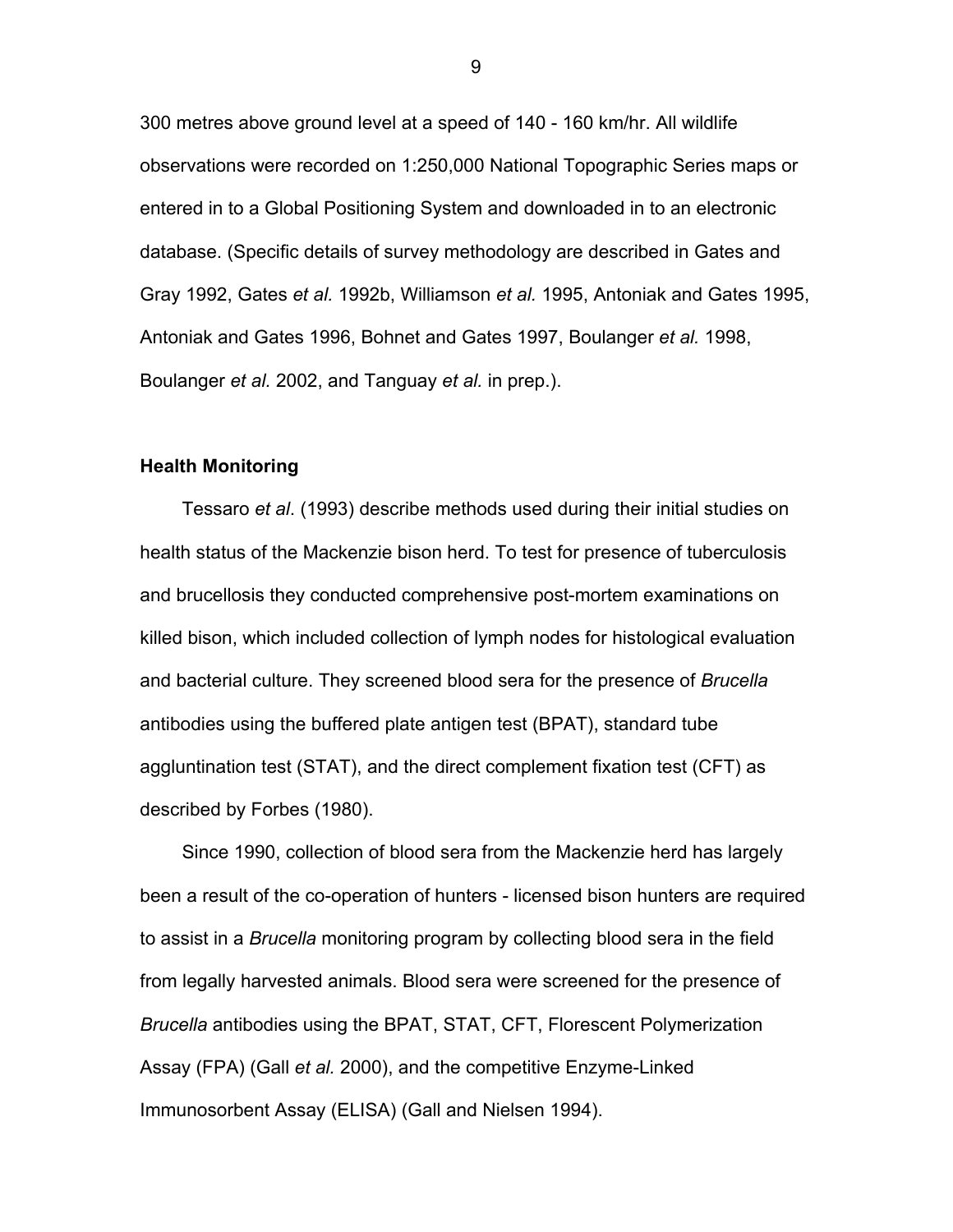#### **Data Analyses**

Bison sightings during aerial surveillance were only recorded during shoreline patrols. Because of potential problems with poor comparability with data from earlier years, I restricted analyses of those data to the most recent five years (1995/96 – 1999/00) as the flight paths for those shoreline patrols generally followed a consistent route. In order to improve comparability of bison sightings during shoreline patrols, I used ArcView GIS 3.2 (Environmental Systems Research Institute 1999) to restrict the dataset to include only those bison sightings that occurred within 5 km of the high water mark of the Mackenzie River as indicated on digital 1:250,000 scale NTS maps. I also delineated three subzones within the shoreline patrol areas based on observed clumping of bison sightings over the five-year period (Figure 2).

Data from shoreline patrols were not normally distributed and because the flights were flown at varying intervals, the data were affected by varying degrees of temporal autocorrelation. Consequently, I analysed shoreline patrol data using non-parametric statistical methods (*i.e.,* One-way ANOVA on ranks) in Sigma Stat for Windows 2.0 (Jandel Corporation 1995).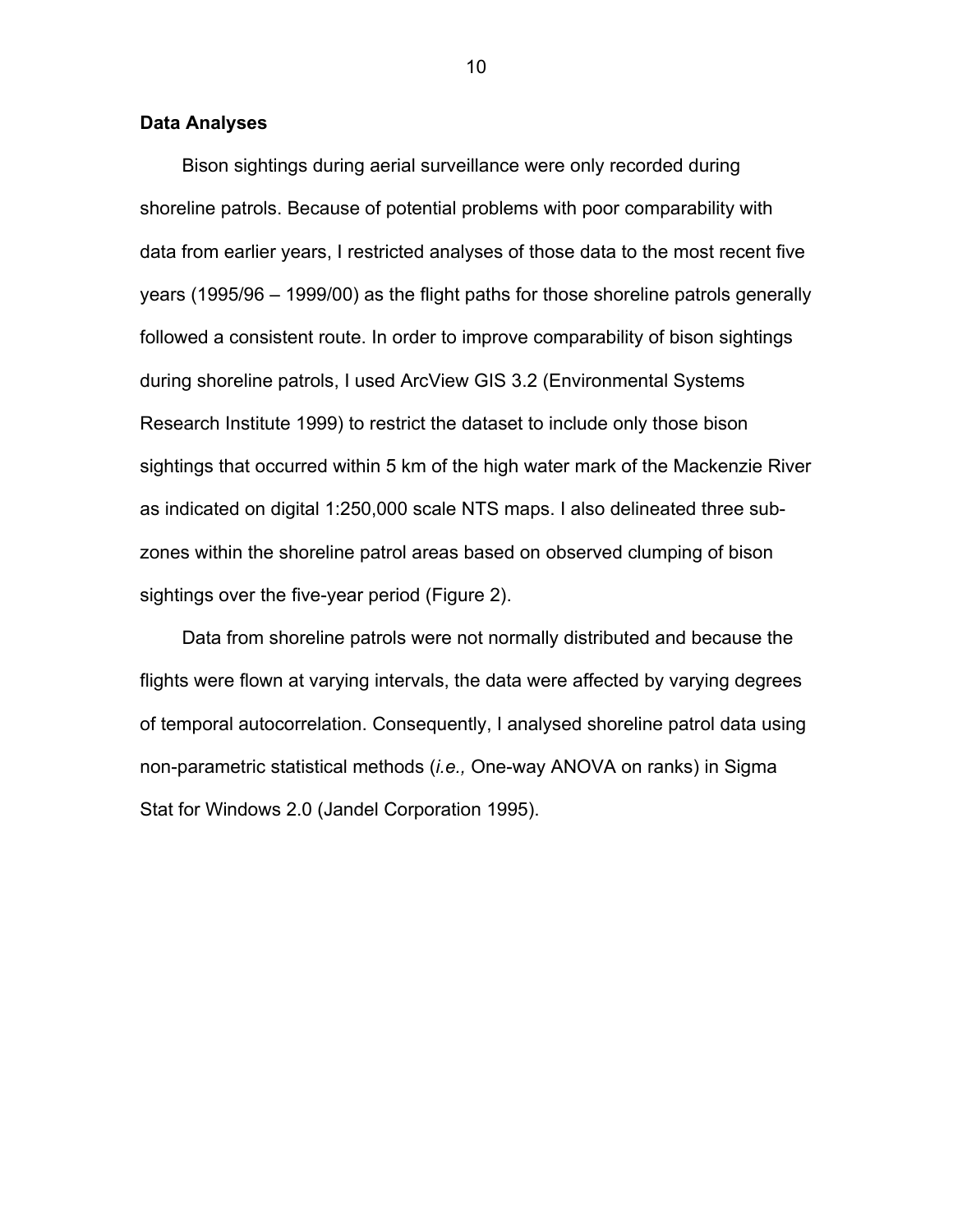<span id="page-15-0"></span>

Figure 2. Distribution of all bison observations recorded during shoreline patrols (Bison Control Area program 1995 – 2000). Bison observations located > 5 km of the north shoreline of the Mackenzie River were not included in further analyses. Boundaries for sub-zones 1, 2 and 3 were delineated based on apparent clumping of bison observations.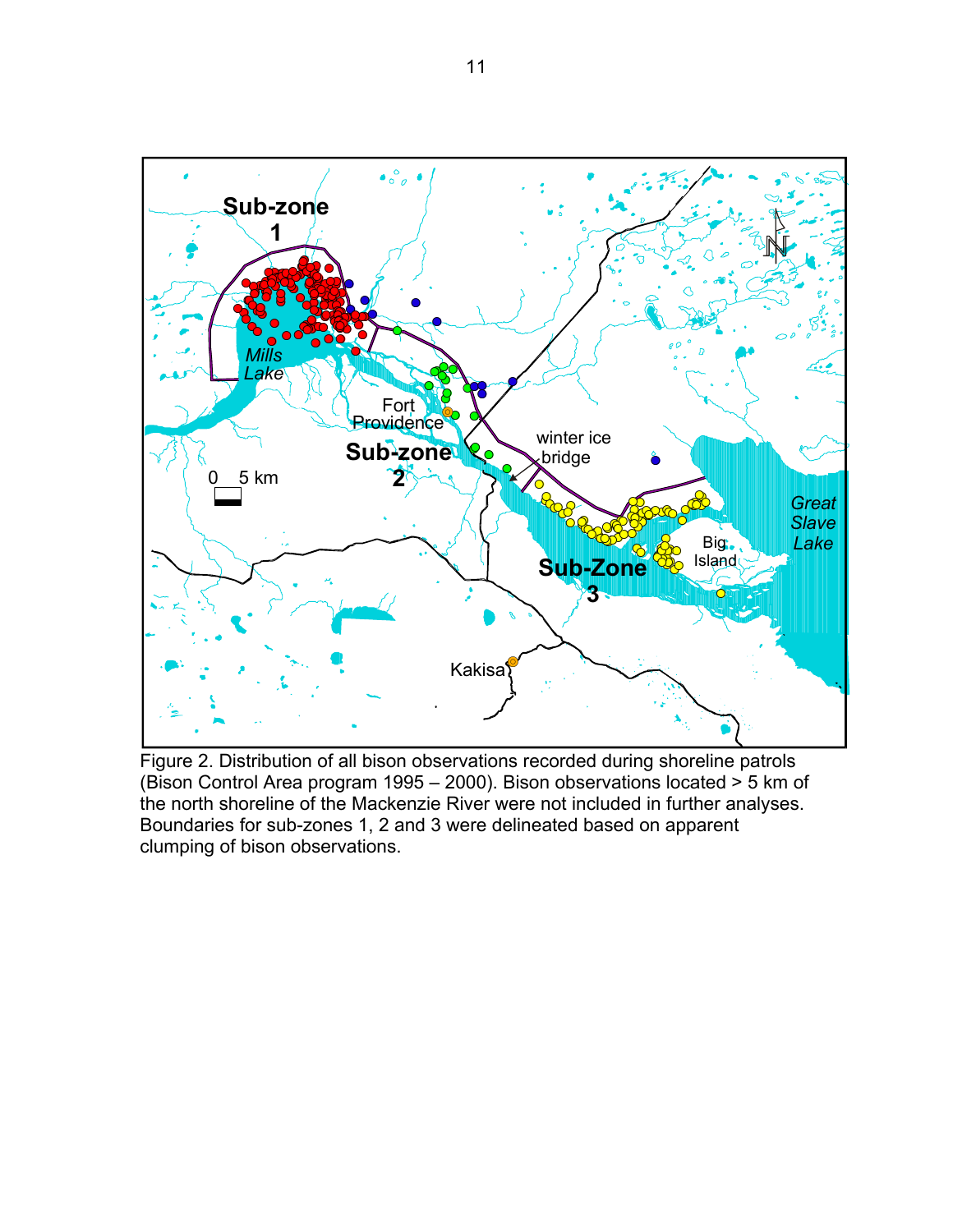#### RESULTS

#### <span id="page-16-0"></span>**Surveillance of the BCA**

The first aerial surveys of the BCA were conducted in 1988/89 (Table 1) and most closely approximate the shoreline patrols that are currently flown. Surveyed areas expanded following the expansion of the BCA in 1990. From 1991 to 1994 aerial survey coverage and effort varied, and it was not until the 1994/95 surveillance season that effort was allocated more evenly across the BCA (Table 1). Although ground-based snowmobile surveys were conducted in 1993/94 and 1994/95 (Table 1), Antoniak and Gates (1995) suggested that the cost was better allocated to aerial surveys.

There have been a total of 19 semi-comprehensive (*ca.* 291 hours) and 6 comprehensive surveys (*ca.* 260 hours) flown in the BCA between 1994/95 and 1999/00 (Table 1), but no bison were observed in the BCA during those aerial surveys. However since 1976, the general public has reported many sightings of bison and/or their tracks in and around the BCA (Figure 2).

Throughout the duration of the BCA program there have been four separate occurrences where bison were shot and killed within the BCA (Table 1, Figure 3). The first occurrence was on 17 May 1992 whereby a total of 8 bison bulls were destroyed. The second involved one bull and occurred on the 31 May 1992. The third incident was on the 8 March 1995; hunters shot one adult cow. And the fourth occurrence was on 19 March 1996 when three cows were shot on the south side of the Mackenzie River. All of those bison were presumed to be free of brucellosis and tuberculosis based on serology and post mortem results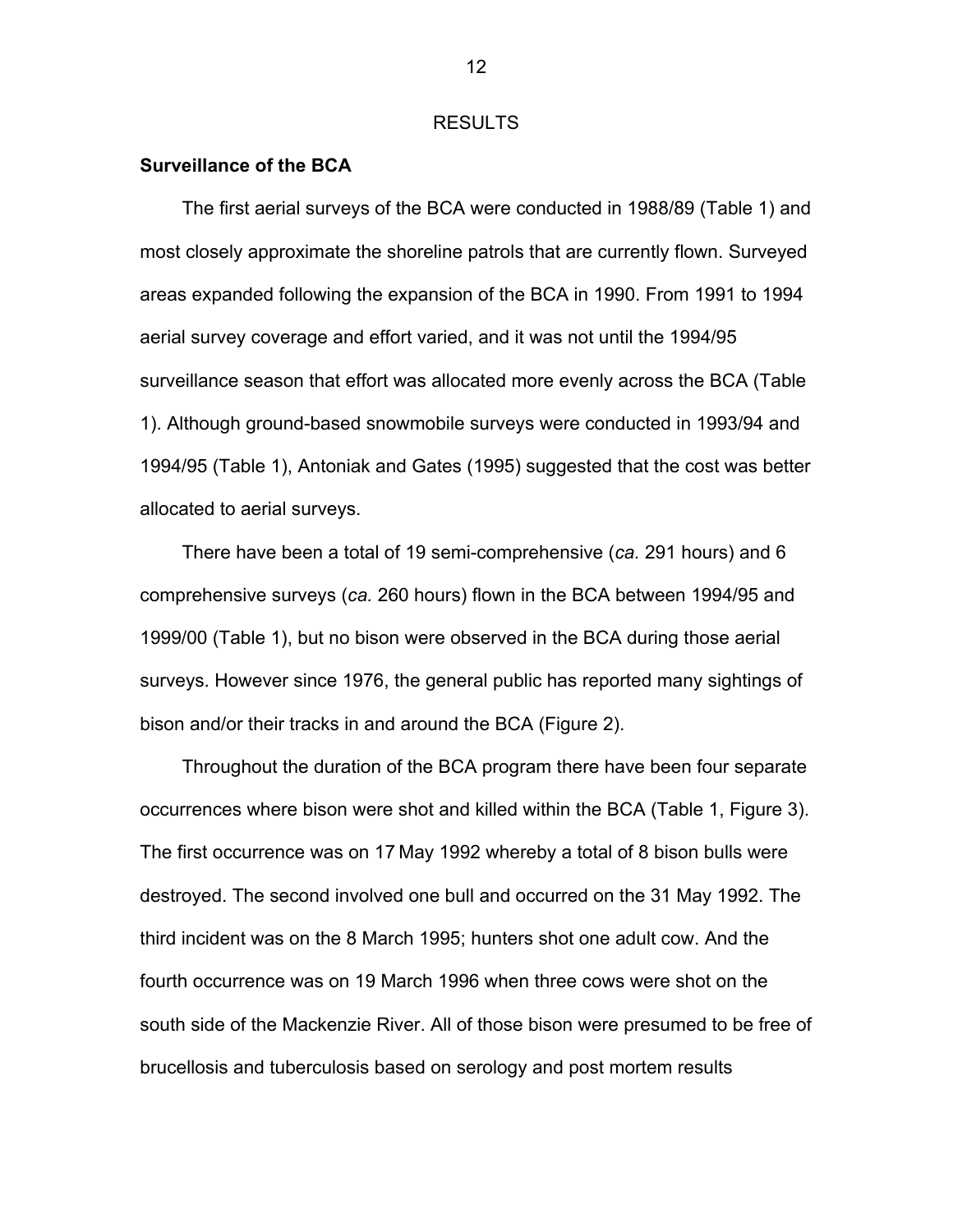|           |                      | Aerial surveillance      |                          |                  |                   |                          |
|-----------|----------------------|--------------------------|--------------------------|------------------|-------------------|--------------------------|
|           |                      | Semi-                    |                          |                  | Snow-mobile       |                          |
| Year      | Shoreline<br>Patrols | Comprehensive<br>Surveys | Comprehensive<br>Surveys | Total<br>Hours   | Ground<br>Patrols | <b>Bison</b><br>Removals |
|           |                      |                          |                          |                  |                   |                          |
| 1988 / 89 | 1                    |                          |                          |                  |                   |                          |
| 1989 / 90 | $\overline{2}$       |                          |                          |                  |                   |                          |
| 1990 / 91 | $\overline{2}$       |                          |                          |                  |                   |                          |
| 1991 / 92 |                      | 7                        |                          |                  |                   |                          |
| 1992 / 93 |                      |                          | 3                        |                  |                   | 9 <sup>a</sup>           |
| 1993 / 94 | 14 <sup>b</sup>      |                          | 1                        |                  | 23                |                          |
| 1994 / 95 | 10 $(26)^c$          | 6(94)                    | 1(34)                    | 153              | 33                | 1 <sup>d</sup>           |
| 1995 / 96 | 11 (35)              | 3(48)                    | 1(41)                    | 123              |                   | 3 <sup>e</sup>           |
| 1996 / 97 | 21(62)               | 3(45)                    | 1(46)                    | 153              |                   |                          |
| 1997 / 98 | 14 (43)              | 3(46)                    | 1(48)                    | 137              |                   |                          |
| 1998 / 99 | 14 (43)              | 2(30)                    | 1(45)                    | 117              |                   |                          |
| 1999 / 00 | 14 (42)              | 2(28)                    | 1(46)                    | 115              |                   |                          |
| 2000 / 01 | 13 (40)              | 2(30)                    | 1(50)                    | 120 <sup>f</sup> |                   |                          |

<span id="page-17-0"></span>Table 1. Summary of surveillance activities and removals of bison from the Northwest Territories Bison Control Area program (1988/89 – 1999/00).

<sup>a</sup> 17 May 1992: 7 bulls and 1 bull shot near Point de Roche

31 May 1992: 1 bull shot near Point de Roche (no lymph nodes collected)

Serological testing for *Brucella* was negative for all 9 bulls, no lesions consistent with tuberculosis observed on gross pathology and histopathology.

<sup>b</sup> Four patrols covered the Hay River area and extended inland to the northwest Park boundary.<br><sup>c</sup> Numbers in brackets represent survey hours (rounded off to the nearest hour).

 $^{\rm c}$  Numbers in brackets represent survey hours (rounded off to the nearest hour).<br><sup>d</sup> 8 March 1995, 1 cow shot by hunter along south shore of Mackenzie River. Cow had likely been wounded by wolves. Blood serum and retropharyngeal lymph nodes collected.

 $e^{e}$  19 March 1996: 3 cows killed by hunter on south shore of Mackenzie River. Blood serum (n=2) and retropharyngeal lymph nodes (n=3) collected. No serological reactors to *Brucella,* and lymphatic tissue normal on gross examination.

f Total hours budgeted for aerial surveys at time of writing.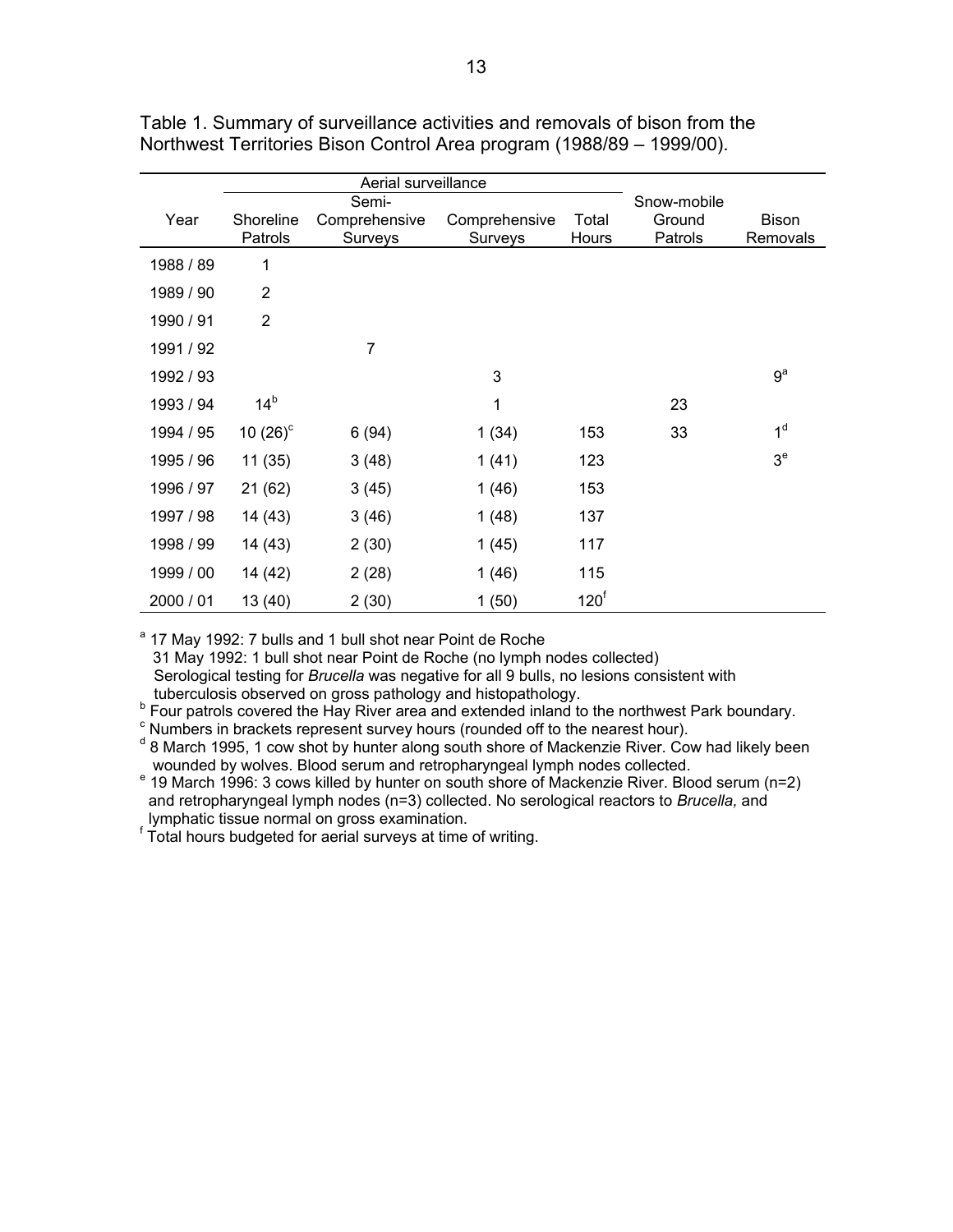<span id="page-18-0"></span>

Figure 3. Distribution of bison sightings reported in and near the Bison Control Area in the Northwest Territories, 1976 – 2000 (Bison Control Area program unpublished data). Names of bison herds are on Figure 1.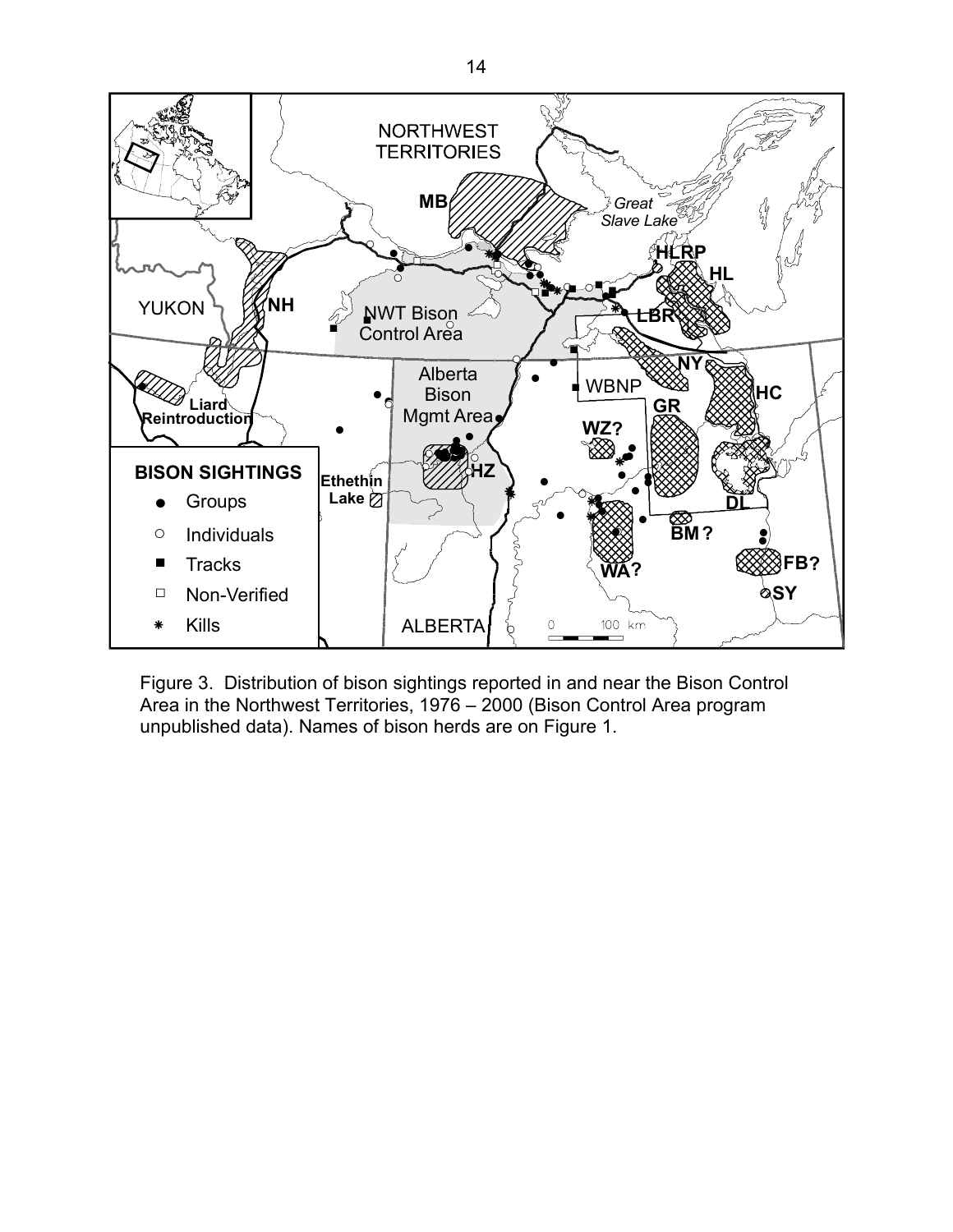(Table 1) (Gates *et al.* 1992b, Antoniak and Gates 1995, Antoniak and Gates 1996, Bohnet and Gates 1997).

All bison observed during aerial surveys in the BCA program were seen during shoreline patrols (Figure 2). Mean duration of shoreline patrols from 1995/96 to 1999/00 is 3.3 + 0.2 (SE) hours (n = 74). Numbers of bison observed during shoreline patrols are summarized according to sub-zone in Figure 4. There were significant differences in median number of bison observed in subzone 1 of the shoreline patrol area among the five years (Figure 4) (H = 26.754, 4 degrees of freedom,  $P = 0.001$ . But there were no significant differences between years in median number of bison observed in either sub-zone 2 (H = 2.904, 4 degrees of freedom,  $P = 0.574$ ) or sub-zone 3 (H = 7.486, 4 degrees of freedom,  $P = 0.112$ ) (Figure 4).

Variability in the number of bison observed within sub-zone 1 during shoreline patrols was weakly correlated  $(P = 0.075)$  with fall water levels in Great Slave Lake (Figure 5). Variability in numbers of bison sighted in sub-zone 1 was higher in years where fall water levels in Great Slave Lake were relatively lower.

#### **Health Monitoring**

Tessaro *et al.* (1993) conducted postmortem examinations on 51 Mackenzie bison and found no gross, histological or bacteriological evidence of brucellosis or tuberculosis (Table 2). Antibody titres to *B. abortus* were not found in those 51 animals or an additional 112 bison that were either chemically-immobilized or shot by hunters between 1986 and 1990 (Table 2).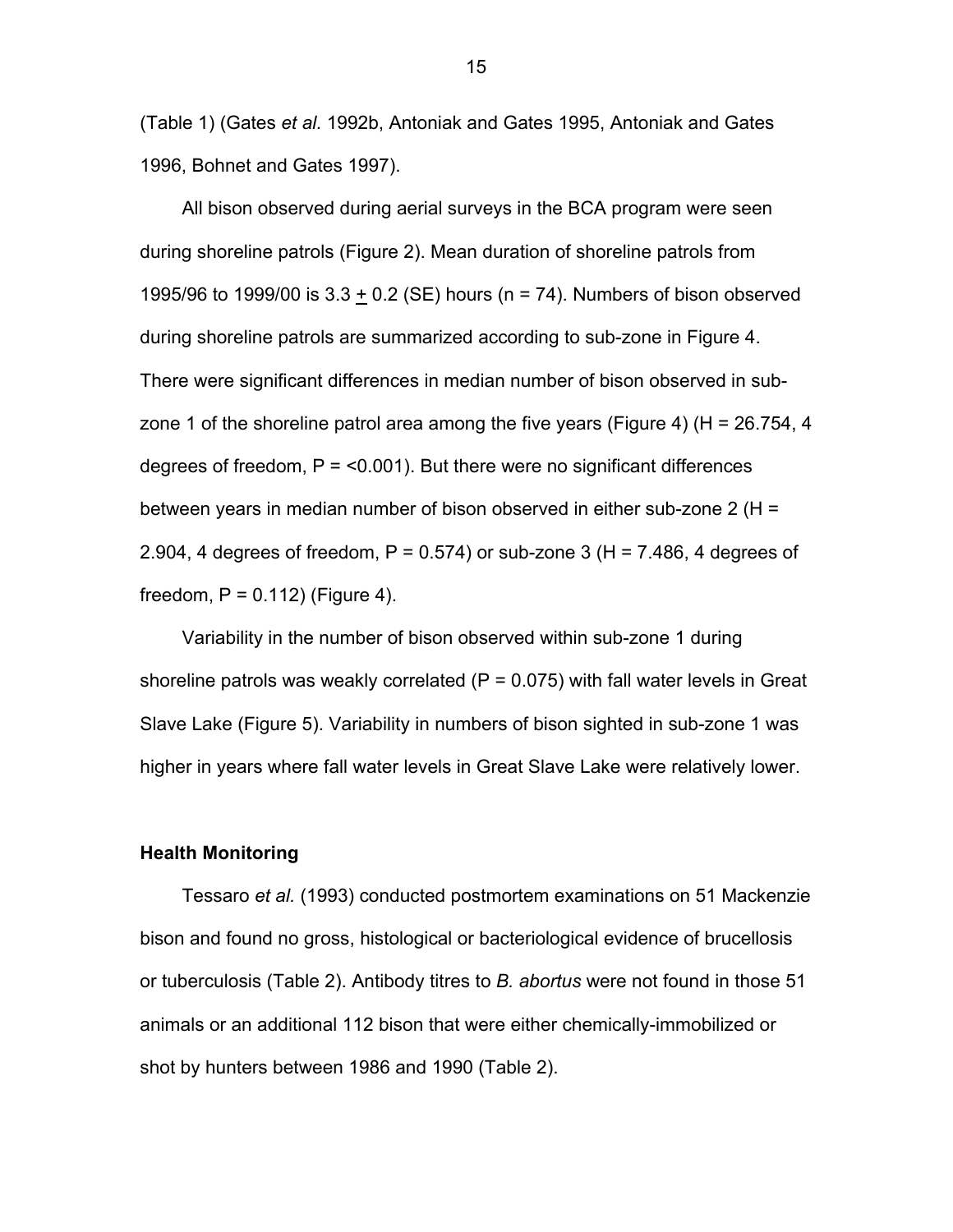<span id="page-20-0"></span>

Figure 4. Box plot summaries of numbers of bison observed within sub-zones of shoreline patrols in the Bison Control Area (1995-2000). Median represented by horizontal line; 25<sup>th</sup> and 75<sup>th</sup> percentiles presented as grey boxes, 10<sup>th</sup> and 90<sup>th</sup> percentiles shown by whiskers, and outliers shown as circles.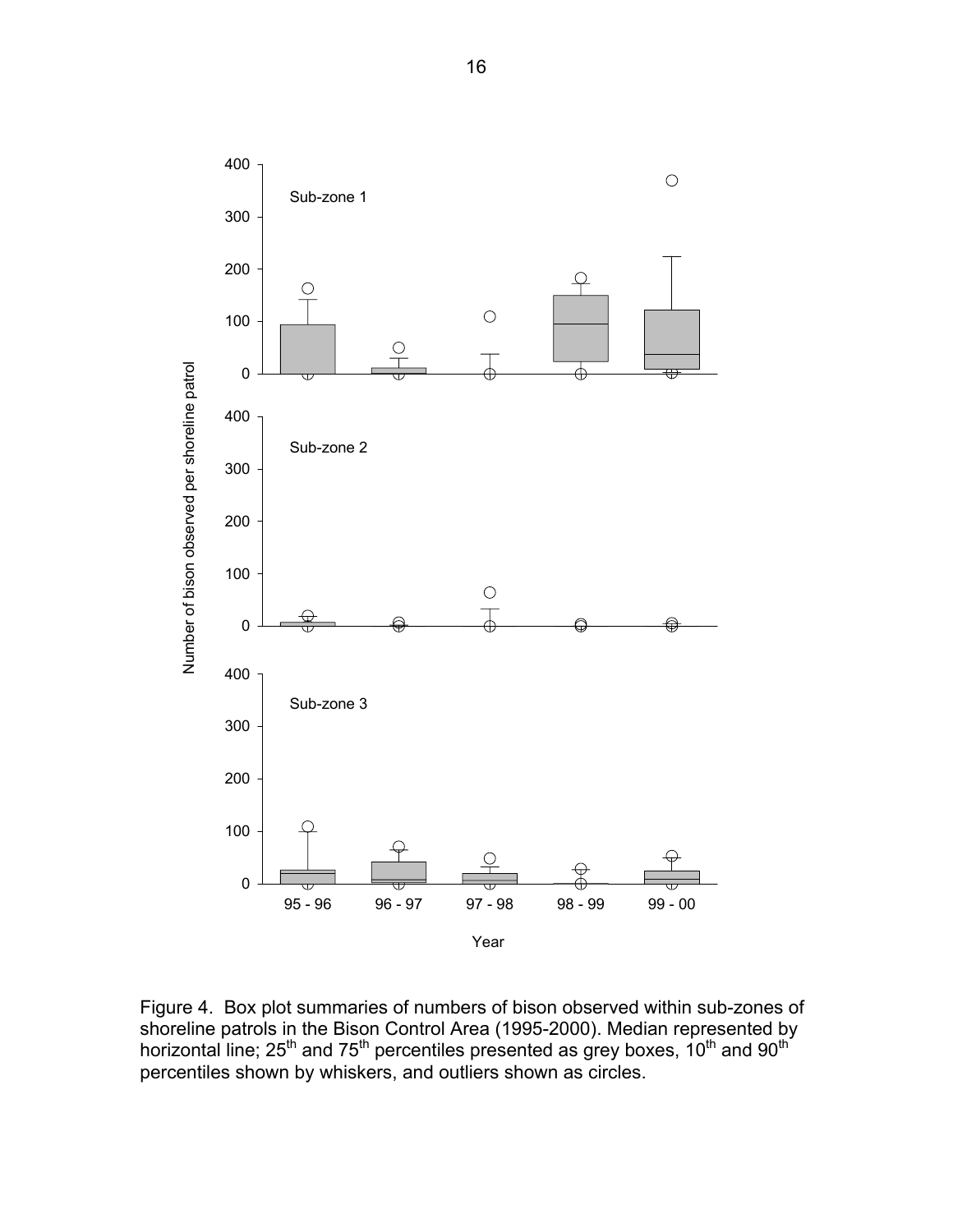<span id="page-21-0"></span>

Figure 5. Correlation between variability in number of bison observed in subzone 1 of shoreline patrol areas (1995/96 – 1999/00) and mean fall water levels on Great Slave Lake. Values for variability of bison observed are 90<sup>th</sup> percentiles from data shown in Figure 4. Water level data measured at Hay River and are provided courtesy of Environment Canada.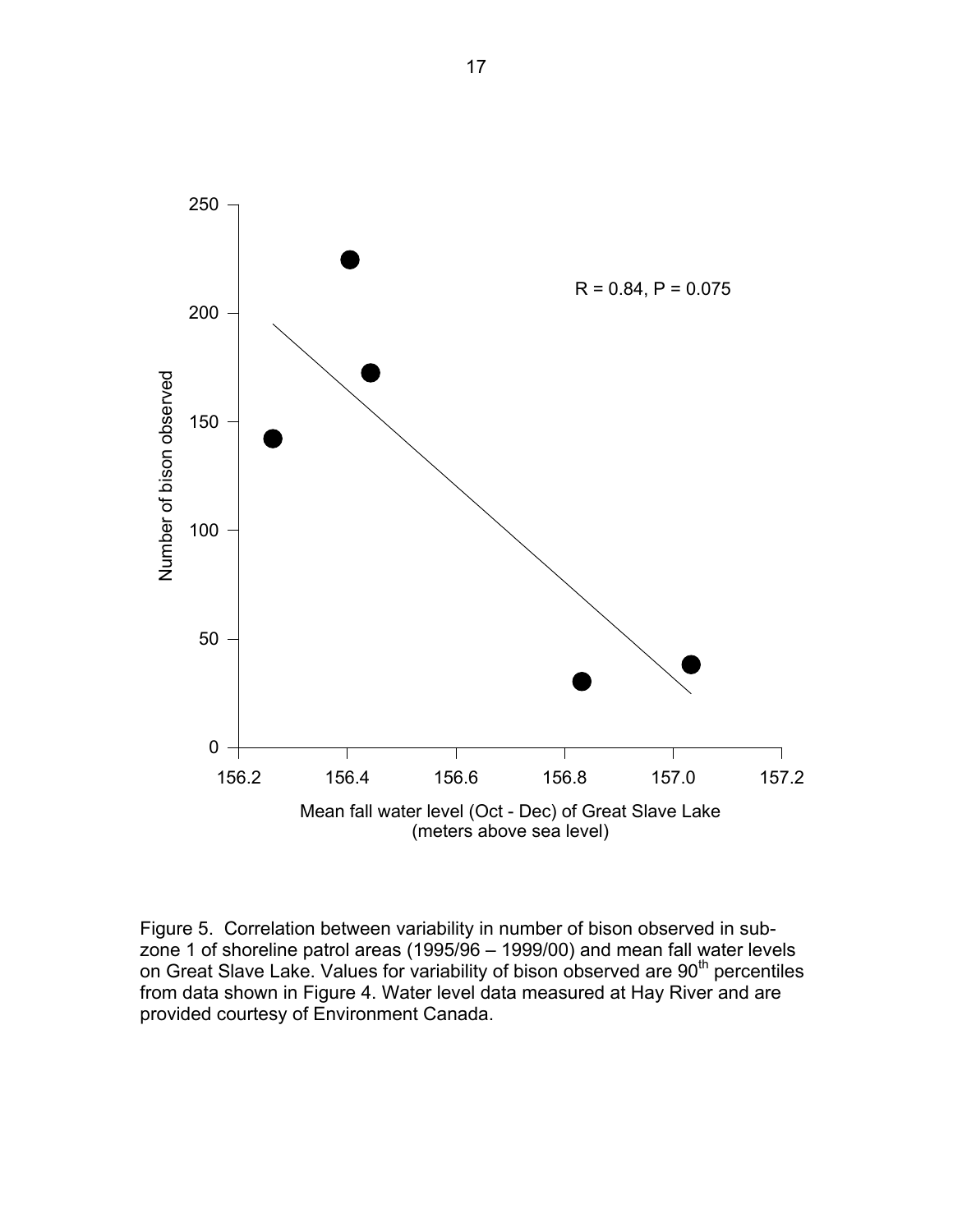|                                                                                                          | Males (57%) |               |      | Females (43%) |               |      |               |
|----------------------------------------------------------------------------------------------------------|-------------|---------------|------|---------------|---------------|------|---------------|
|                                                                                                          | Adult       | Sub-<br>adult | Calf | Adult         | Sub-<br>adult | Calf | <b>Totals</b> |
| Mar 86 - Apr 88<br>(Field collections:<br>post-mortem analyses,<br>blood serum and<br>tissues collected) | 3           | 2             | 5    | 28            | 2             | 11   | 51            |
| Mar 86 - Dec 90<br>(Radio-collaring project:<br>blood sera only)                                         | 74          |               | 3    | 20            |               | 9    | 106           |
| Mar 88 & Apr 89<br>(Hunter-kills:<br>blood sera only)                                                    | 6           |               |      |               |               |      | 6             |
|                                                                                                          | 83          | 2             | 8    | 48            | 2             | 20   | 163           |

<span id="page-22-0"></span>Table 2. Samples collected from the Mackenzie bison herd (1986 – 1990) to determine whether bovine tuberculosis or brucellosis were present in the population. Data are taken from Tessaro *et al.* 1993.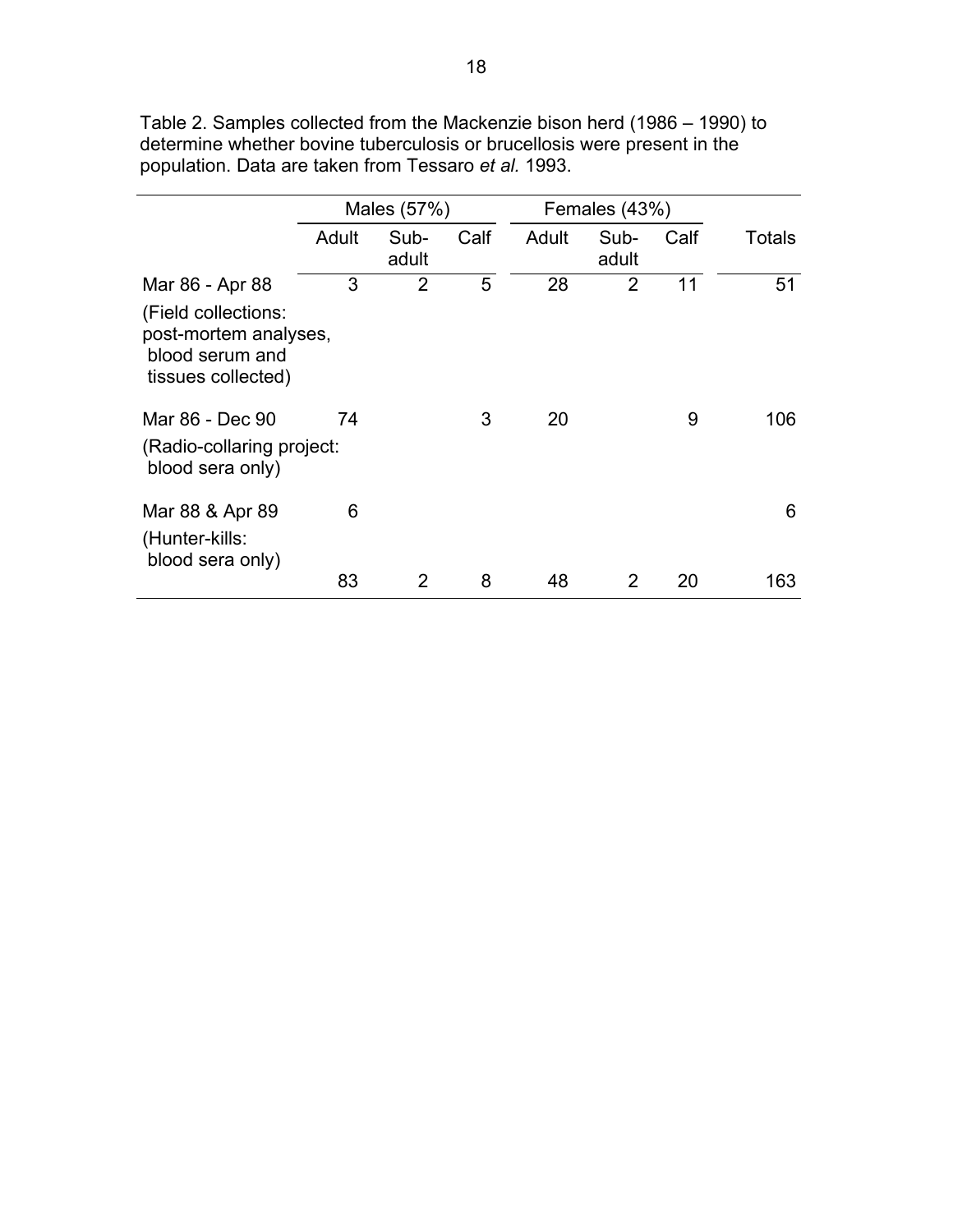More recent results from serological tests of 131 blood sera sampled from hunter-kills and chemically immobilized bison (Table 3) showed that usable samples ranged from 93 – 97% of the total submitted for BPAT, STAT, and CFT, and were all negative for *B. abortus* (Table 4). All 82 samples submitted for the FPA and cELISA were also negative for *Brucella* (Table 4).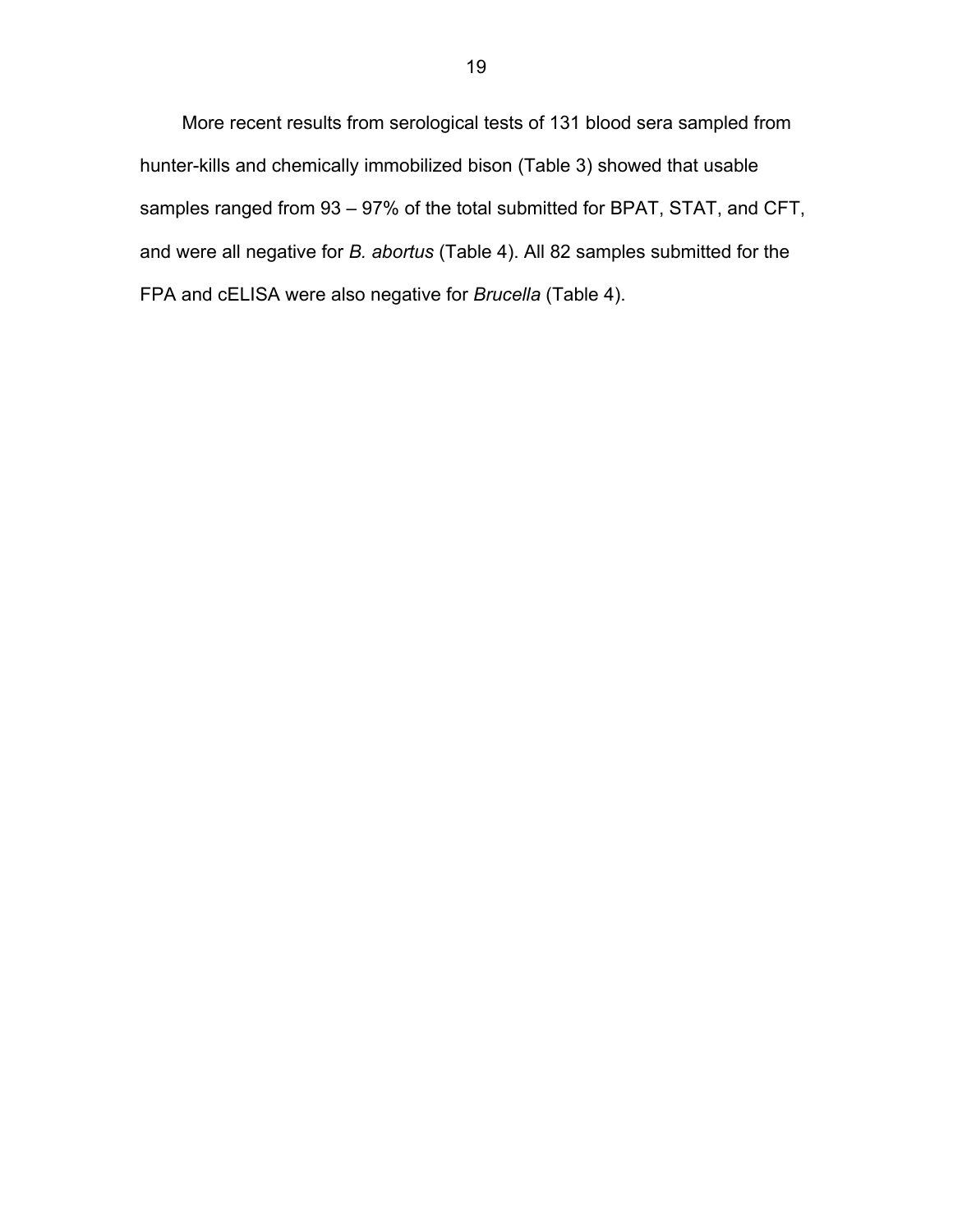|       |                | Males (88%) |                                                          | Females (8%)   |       |                | Unknown (4%) |                |   |       |  |  |  |  |
|-------|----------------|-------------|----------------------------------------------------------|----------------|-------|----------------|--------------|----------------|---|-------|--|--|--|--|
|       |                | adult       | Adult Sub- Unknown Adult Sub- Unknown Adult Sub- Unknown |                | adult |                |              | adult          |   | Total |  |  |  |  |
| 89/90 |                |             |                                                          |                |       |                |              |                |   |       |  |  |  |  |
| 90/91 | 1              |             |                                                          |                |       |                |              |                |   |       |  |  |  |  |
| 93/94 | $21 *$         |             |                                                          |                |       |                |              |                |   | 21    |  |  |  |  |
| 94/95 | 11             | 3           | 2                                                        | 1              |       |                |              |                |   | 17    |  |  |  |  |
| 95/96 | 3              | 6           | 2                                                        |                |       |                |              |                |   | 11    |  |  |  |  |
| 96/97 | 4              | 4           | 1                                                        | $\overline{2}$ | 3     | 2              |              |                |   | 16    |  |  |  |  |
| 97/98 | $\overline{7}$ | 5           | 3                                                        |                |       |                |              |                |   | 15    |  |  |  |  |
| 98/99 | 13             | 15          | 1                                                        |                |       |                | 1            | 2              |   | 33    |  |  |  |  |
| 99/00 | 12             |             |                                                          | 1              | 1     |                |              |                |   | 16    |  |  |  |  |
| Total | 72             | 34          | 10                                                       | 4              | 4     | $\overline{2}$ | 1            | $\overline{2}$ | 2 | 131   |  |  |  |  |

<span id="page-24-0"></span>Table 3. Description of blood serum samples collected from hunter-killed Mackenzie wood bison to test for presence of antibodies to bovine brucellosis.

\* This sample was collected during a field study of anthrax where 21 bulls were chemicallyimmobilized, radio-collared, and were either vaccinated or served as controls.

Table 4. Results of serological testing of Mackenzie bison sera for antibody titres to *Brucella abortus* using five different diagnostic tests (Buffered Plate Antigen Test, Standard Tube Agglutination Test, Complement Fixation Test, Florescence Polymerization Assay, competitive Enzyme-Linked Immunosorbent Assay).

|       | <b>BPAT</b>       |       |      | <b>STAT</b> |     | <b>CFT</b>                   |       |      | <b>CELISA</b> |
|-------|-------------------|-------|------|-------------|-----|------------------------------|-------|------|---------------|
|       | Neg. <sup>a</sup> | Unfit | Neg. | Unfit       |     | Neg. Anti-Comp. <sup>b</sup> | Unfit | Neg. | Neg.          |
| 89/90 | 1                 |       | 1    |             |     |                              |       |      |               |
| 90/91 | 1                 |       | 1    |             |     |                              |       |      |               |
| 93/94 | 21                |       | 21   |             | 21  |                              |       |      |               |
| 94/95 | 17                |       | 17   |             | 17  |                              |       |      |               |
| 95/96 | 11                |       | 10   | 1           | 11  |                              |       |      |               |
| 96/97 | 16                |       | 15   | 1           | 14  | 2                            |       | 16   | 16            |
| 97/98 | 15                |       | 15   |             | 14  | 1                            |       | 15   | 15            |
| 98/99 | 29                | 4     | 28   | 5           | 27  | 2                            | 4     | 33   | 33            |
| 99/00 | 16                |       | 16   |             | 16  |                              |       | 16   | 16            |
| Total | 127               | 4     | 124  | 7           | 122 | 5                            | 4     | 82   | 82            |

<sup>a</sup> Negative

**Anti-complementary**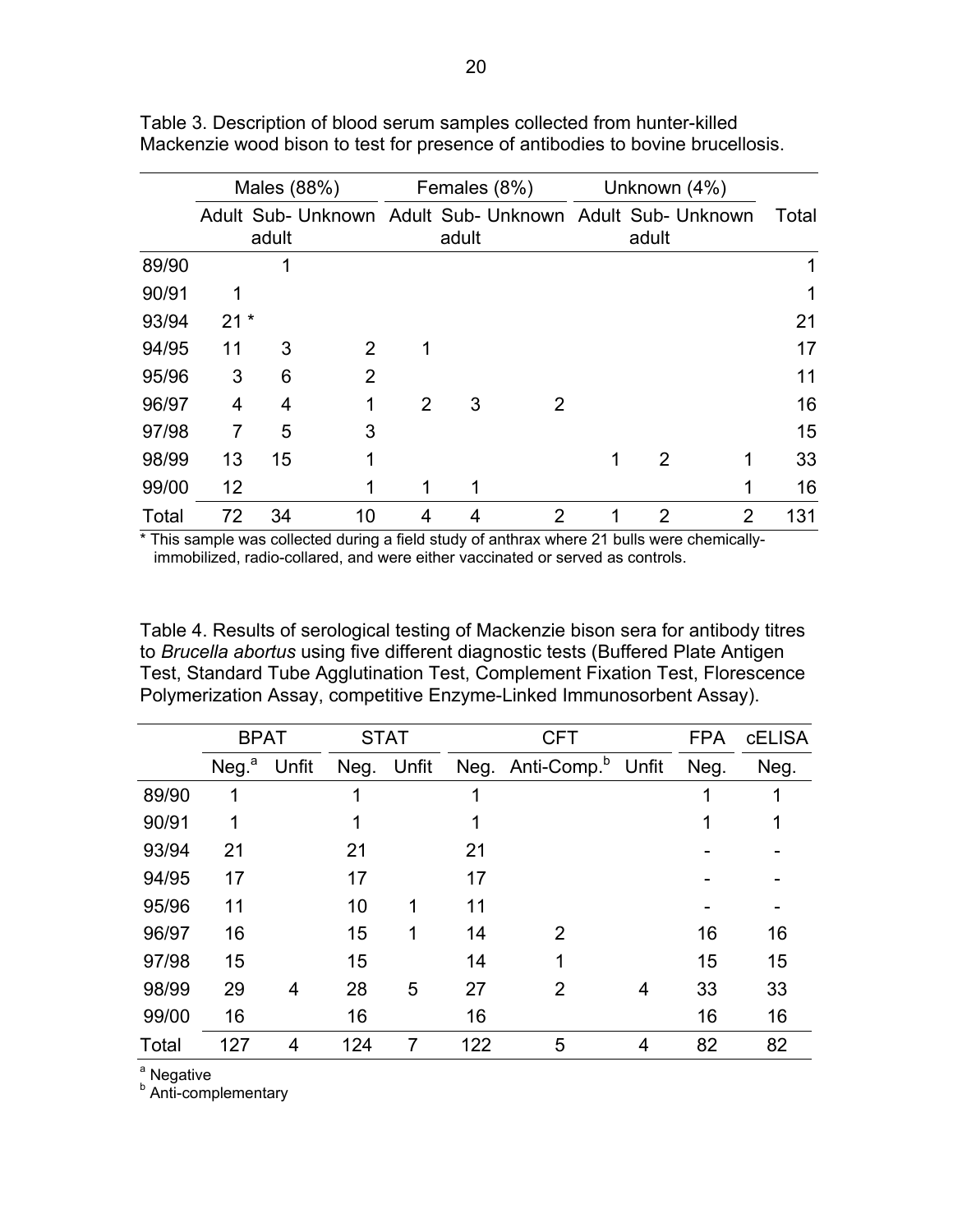#### **DISCUSSION**

<span id="page-25-0"></span>Aerial surveys provide a basis for detecting dispersal and the presence of bison in the Bison Control Area. Since this active surveillance was initiated in 1988, there have been no bison observed in the BCA during regular aerial surveys of the BCA program. However, the fact that bison have been found and shot in the BCA, as well as reported bison sightings by the general public, show that small groups and individual bison may occasionally move into the area undetected by winter aerial surveillance (see Figure 3). This passive surveillance (public sightings and reports) of the BCA is complementary to the active surveillance (aerial surveys in winter) and is an integral component of the overall program.

All bison sighted during regular aerial surveys of the BCA have been observed during shoreline patrols and were located along the north shoreline of the Mackenzie River between Mills Lake and Big Island – the southern most distribution of the Mackenzie wood bison herd. Numbers of bison observed along the north shoreline of the Mackenzie River in the Mills Lake area appear to be related to fall water levels prior to freeze-up. I suggest that during years of low water levels, relative forage availability is higher in the Mills Lake area allowing larger total numbers of bison to occupy the area for longer periods in winter. High relative bison densities in the Mills Lake area may subsequently result in higher risk of animals dispersing across the Mackenzie River (depending on ice conditions) and into the Bison Control Area.

The risk of contact between healthy free-ranging bison and diseased bison is bi-directional. In fact because of a density dependent component to dispersal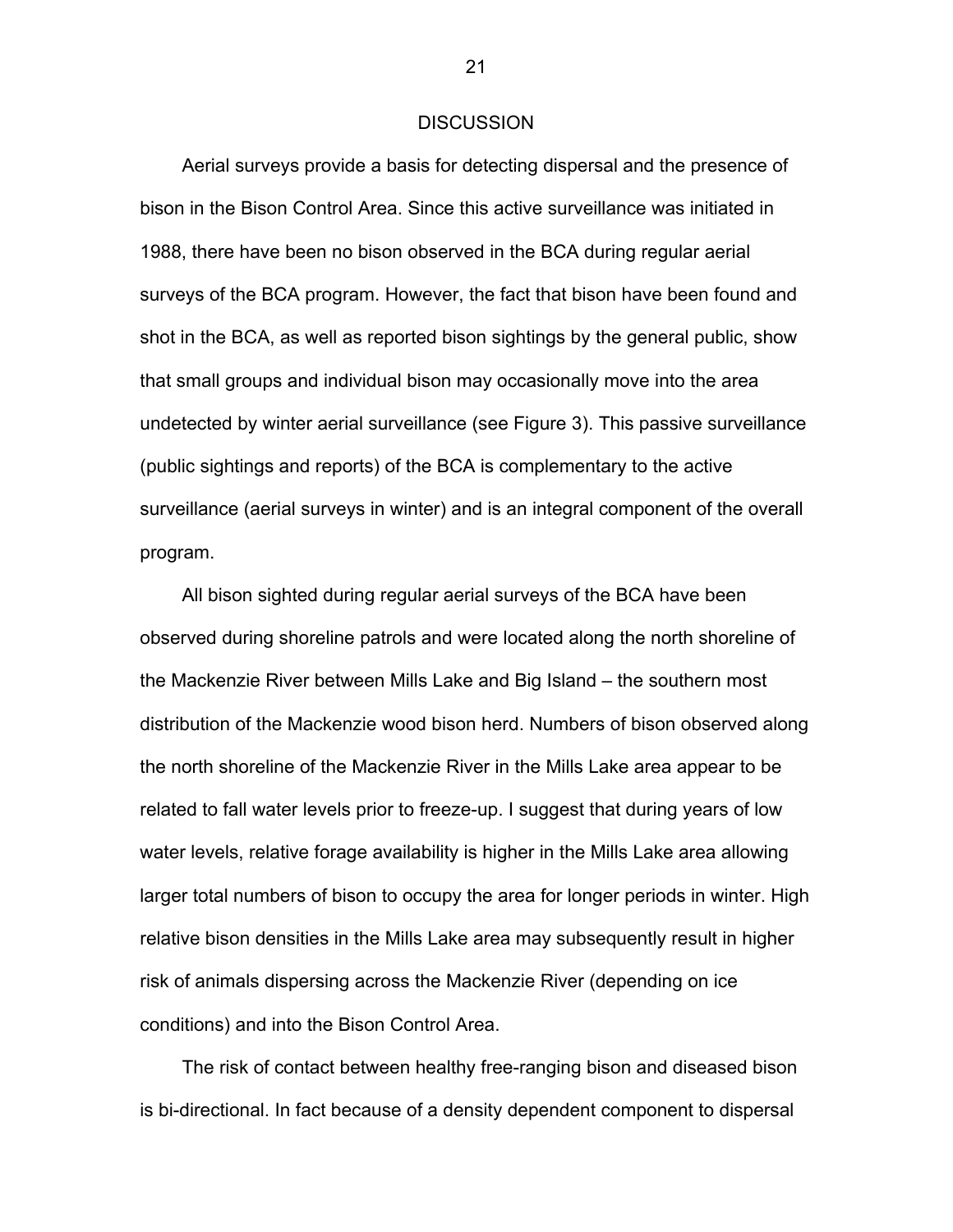in bison (described as "pressure" dispersal in Gates and Larter 1990: 236), the probability of dispersal from the Mackenzie herd is likely higher than the probability of animals dispersing from WBNP. Between the time of introduction in 1963 and through to the late 1980s, the Mackenzie bison herd increased rapidly (mean exponential rate of r = 0.215) (Gates and Larter 1990). Since the 1990s, the population has fluctuated around an estimated size of *ca.* 2,000 (Larter *et al.* 2000). The 13 bison that were found and shot in the BCA had likely dispersed from the Mackenzie bison herd and were considered free of bovine tuberculosis and brucellosis. Conversely, the WBNP bison population has been declining since the 1970s (Carbyn *et al.* 1993), with the population survey in March 1999 providing a total count of 2,137 bison within the park (Bergeson 1999). Although the WBNP bison population has been declining and in all likelihood is not expanding in range, the probability of long-range "innate" dispersal (Gates and Larter 1990) by young adult bulls cannot be discounted (see Joly and Messier 2001), and still represents a mechanism by which bovine diseases may be transmitted to the Mackenzie herd.

The risk assessment completed by the Canadian Food Inspection Agency (CFIA 1999) highlights the continued need for active surveillance of the BCA and continued vigilance for dispersing bison between the ranges of the Mackenzie bison herd and WBNP. Although the risk-assessment is based on a simple twodimensional diffusion model of bison movements within the landscape, it concluded that the disease-free, free-ranging bison herds are at the greatest risk of disease transmission from the herds in and around WBNP (CFIA 1999):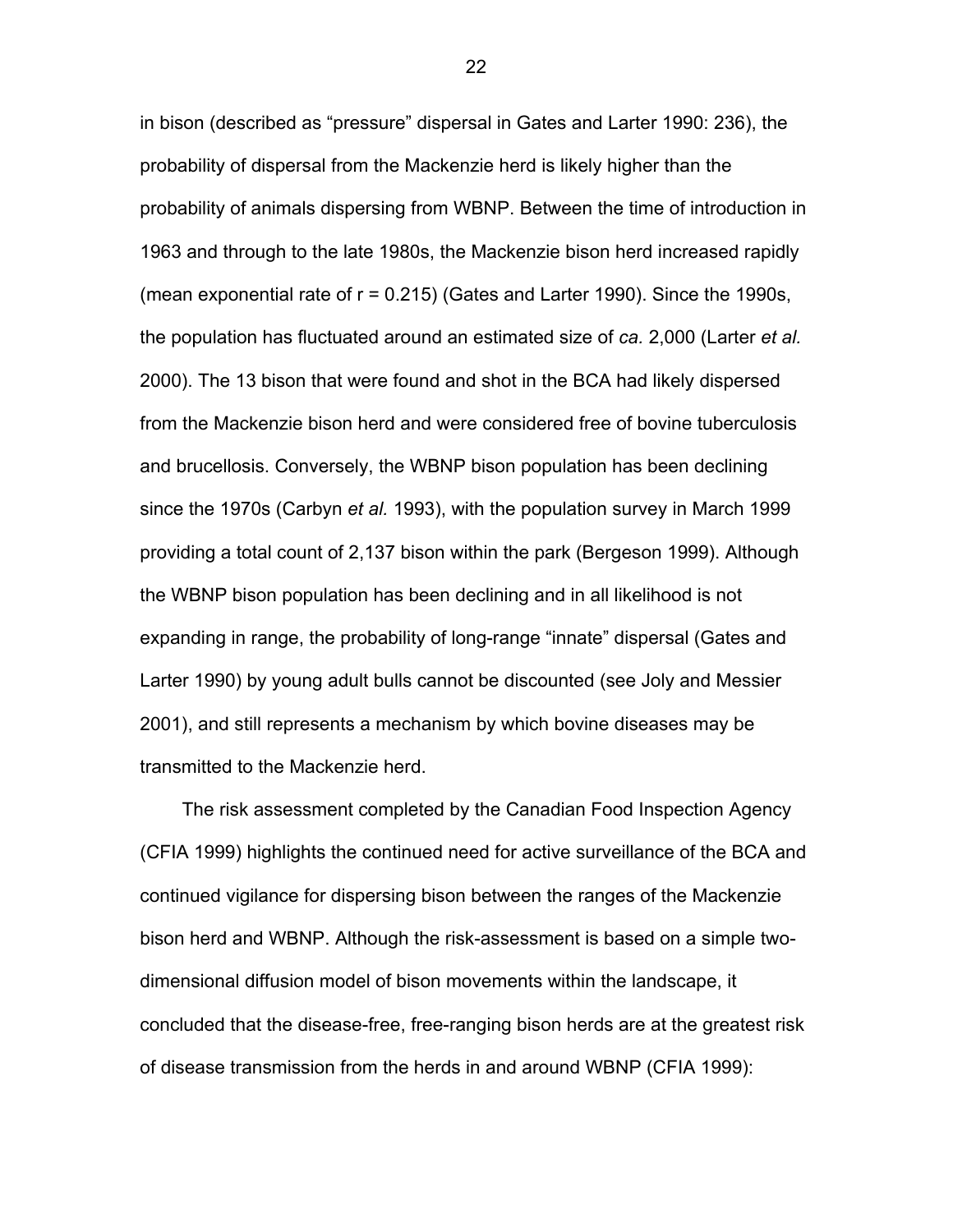*"…one can say with 95% confidence that on average the introduction of infection* [bovine brucellosis] *would occur no more frequently than once every 8 years if populations and distributions remain at 1998 levels;" "…one can say with 95% confidence that on average the introduction of infection* [bovine tuberculosis] *would occur no more frequently than once every 6 years if populations and distributions remain at 1998 levels;"* 

The importance of the CFIA (1999) risk-assessment lies in its evaluation of the relative risk of disease transmission to three at-risk groups (cattle, commercial captive bison, and disease-free, free-ranging bison), and the relative risk of transmission of tuberculosis being greater than the risk of transmission of brucellosis. Shortcomings of the CFIA (1999) risk-assessment lie in its simplistic treatment of bison movements and a conspicuous absence of data on bison distribution and movement corridors within the landscape. A collaborative research project lead by the University of Calgary (Mitchell *et al.* 2001), and partially funded by the GNWT and BRCP should improve the accuracy of the CFIA risk-assessment of disease transmission to disease-free, free ranging bison. That research may also provide practical advice for optimising allocation of survey effort within the BCA.

Based on the absence of serological reactors to brucellosis and the absence of tuberculosis-like lesions reported by hunters, I conclude that the Mackenzie herd is still free from bovine diseases. However, from an annual sampling perspective, the recent data on negative serological reactors to brucellosis from hunter-kills of Mackenzie bison suffers from small sample sizes and hence has relatively low statistical power. For example, in a population of 2,000 animals, a sample size of 57 (with negative test results) is required to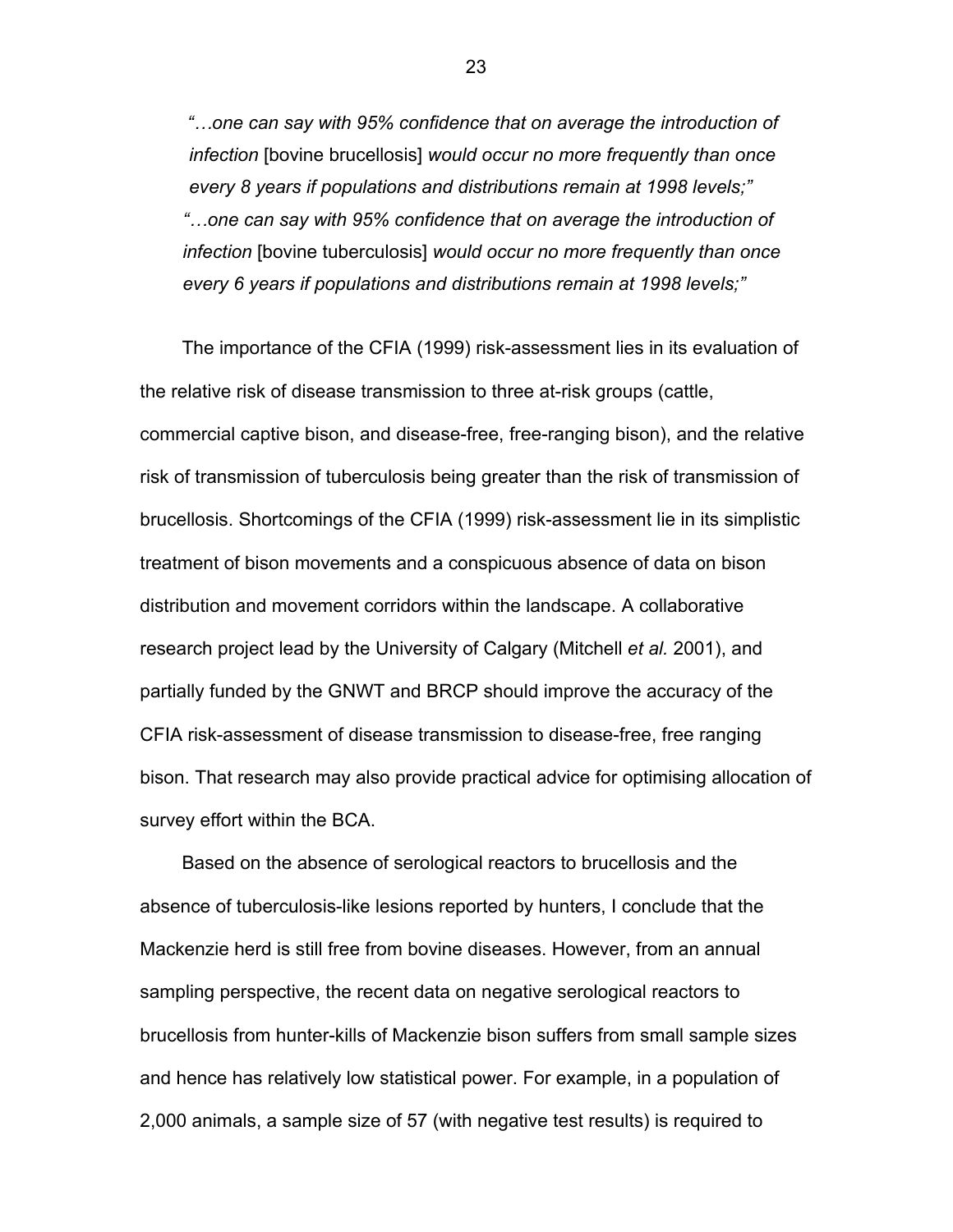conclude at the 95% confidence level that the true prevalence of disease is less than 5% (see Cannon and Roe 1982 for a detailed discussion of sample sizes required to detect varying levels of disease prevalence). Given that the range in annual serum sample sizes from 1993/94 to 1999/00 was between 11 and 33 (Table 3), the minimum detectable prevalence rate on an annual basis would have ranged between 23.8% to 8.6% respectively. If we pool the last four years of results from the FPA test (similar to the four-year sampling period described by Tessaro *et al.* 1993), the total sample size is 80 with an associated minimum detectable prevalence rate of 3.6% in a population of 2,000.

My assertion that bovine diseases are not present in the Mackenzie bison population requires further confirmation through increased sampling effort. Presently, the strength of this assertion is weakened by small annual sample sizes of blood sera collected through hunter-kills and the lack of a specific sampling regime to detect tuberculosis. Confirmation on the presence/absence of tuberculosis may require collections of specific lymph nodes (*i.e.,* retropharyngeal) and tissues (*i.e.,* heart and lungs) for histology and bacteriology. This sampling effort will involve continued and improved collaboration and training with all bison hunters in the Northwest Territories. In addition, validation of the FPA for tuberculosis (Lin *et al.* 1996) as a diagnostic test in bison would also improve sampling efforts (see Joly and Messier 2001).

In conclusion, I suggest that maintenance of the current surveillance program of the Bison Control Area is the minimum required surveillance needed to provide any real measure of protection to the health status of the Mackenzie bison herd. The obvious implication is that this collaborative program of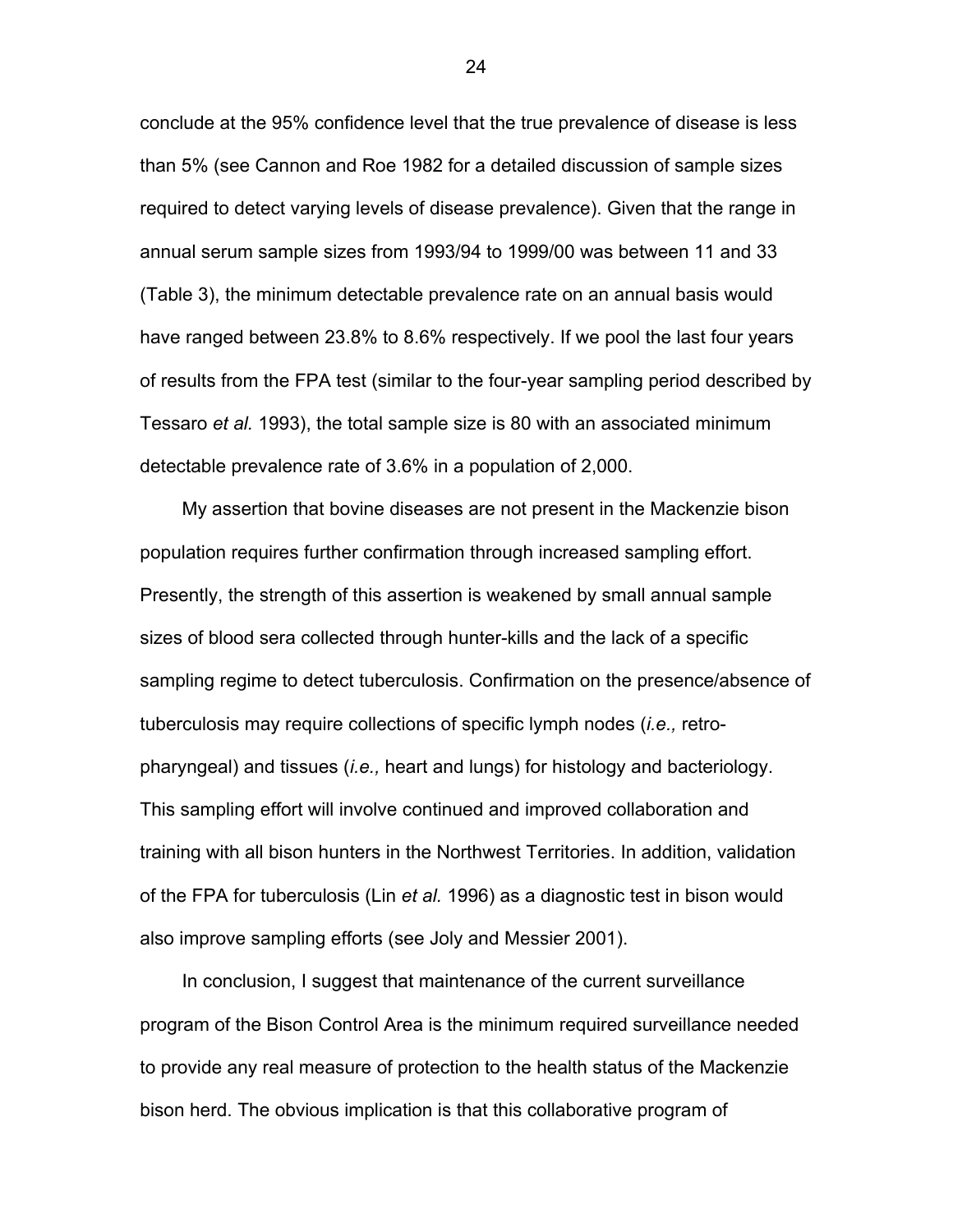surveillance must be maintained until the health threat imposed by diseased bison in and around WBNP is removed. Given the risk-assessment by the CFIA (1999) and the current trends of the Mackenzie and WBNP bison herds, this is unlikely for the foreseeable future. In fact, recent evidence of sporadic bison sightings extending north from Zama to the Northwest Territories along Highway 35 (J. Mitchell pers. com.), suggests that additional surveillance may be required in the southern part of the BCA and in adjacent areas within Alberta.

In addition to maintaining the current surveillance program, I argue for an increased effort on confirming health status of presumed disease-free, freeranging bison herds. My specific emphasis is on the Mackenzie bison herd, but I also extend it to the Hay-Zama bison herd in Alberta. Indeed health status of all free-ranging bison herds that are either presumed to be disease free or are of unconfirmed status in the Greater Wood Buffalo National Park Ecoregion (*i.e.,* Nahanni, Wentzel, and Wabasca), require a stronger empirical basis to designate their disease status and facilitate informed management decisions. We need to consider directed field sampling programs for those herds.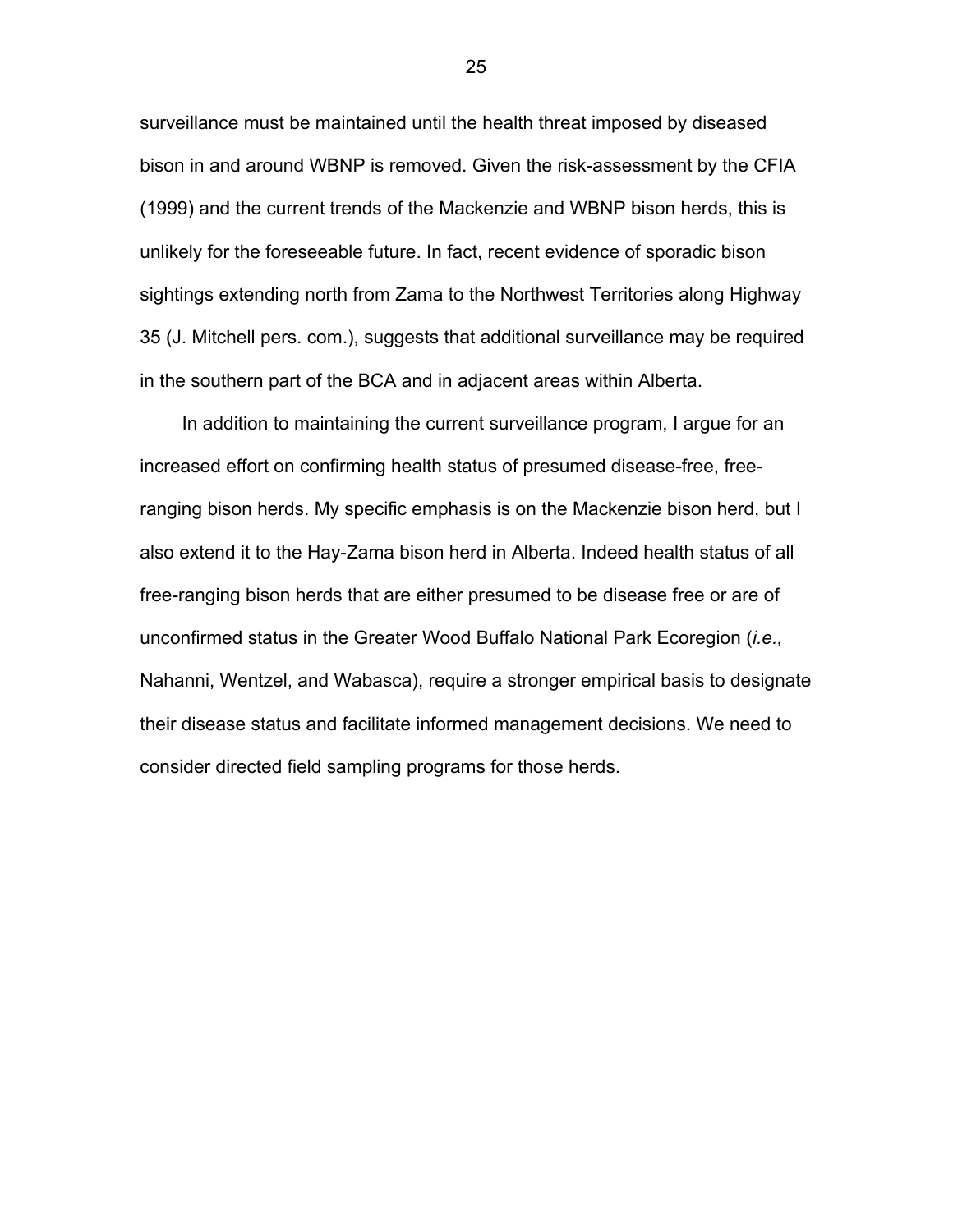#### ACKNOWLEDGEMENTS

<span id="page-30-0"></span>The Bison Control Area Program has been operating over the past 14 years, and consequently, there have been many people associated with annual operations and planning on both a part-time and full-time basis. The Bison Control Area Technicians – R. Antoniak, S. Bohnet, A. Boulanger, S. Gray, A. Illasiak, L. Kearey, D. Potvin, M. Tanguay, K. Williamson – have played key roles at various times in the field operations of this long-term program. Similarly permanent staff (present and former) with the Department of Resources, Wildlife & Economic Development (formerly the Department of Renewable Resources) - T. Ellsworth, B. Elkin, T. Chowns, C. Gates, A. Helmer, J. Hordal, L. Jones, E. Krutko, R. Sanderson, L. Foye, G. Schaefer – have all fundamentally contributed to field operations and administration over the years. I acknowledge and thank all the community participants and their respective organizations (*i.e.,* Deninu Kue' First Nation, Fort Providence Resource Management Board, Jean Marie River First Nation, Ka'a'Gee Tu First Nation, Sambaa K'e First Nation, West Point First Nation, Hay River Metis Council,) who have assisted on either ground and/or aerial patrols, or participated in consultation meetings. C. Blyth, J. Chisholm, and L. Comin of Parks Canada (WBNP office) have been very supportive and are recognized for their contributions to efficient administration of this co-funded program. The Canadian Food Inspection Agency, Animal Disease Research Institute laboratories (Lethbridge and Nepean) have conducted all serological tests. L. Forbes and S. Tessaro (CFIA) were particularly helpful in facilitating and interpreting lab results. Finally, I thank B. Elkin and M. Sutherland for helpful comments on an earlier version of this manuscript.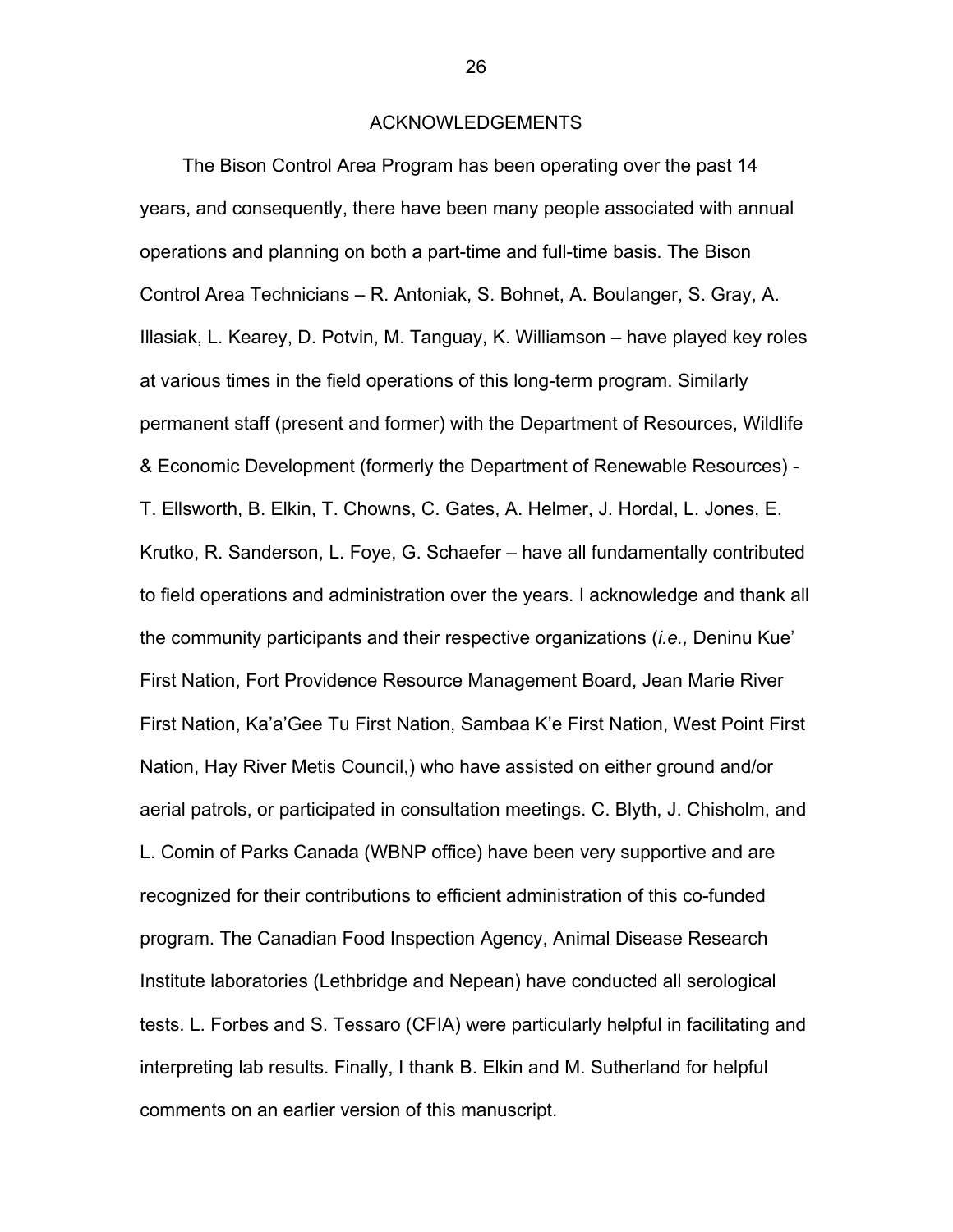This paper was presented at Summary Conference of the Bison Research and Containment Program, 6-8 March 2001, Edmonton, AB, and also appears in the "Final Report to the Minister of Canadian Heritage and the Constituencies of the Research Advisory Committee," 21 April 2001, Wood Buffalo National Park unpublished report, Fort Smith, NT.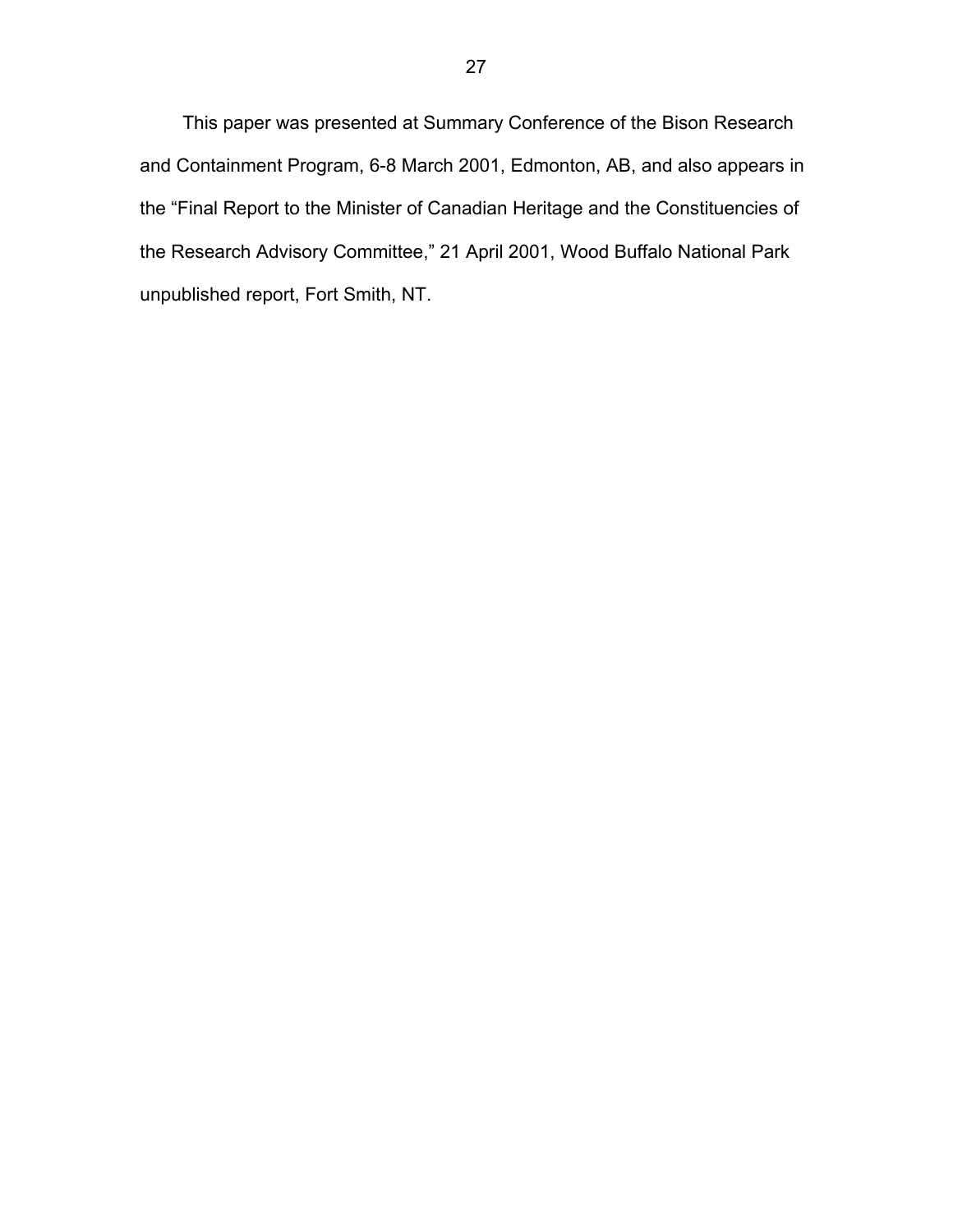# PERSONAL COMMUNICATIONS

<span id="page-32-0"></span>Mitchell, Jonah, Park Warden, Wood Buffalo National Park, Fort Smith, NT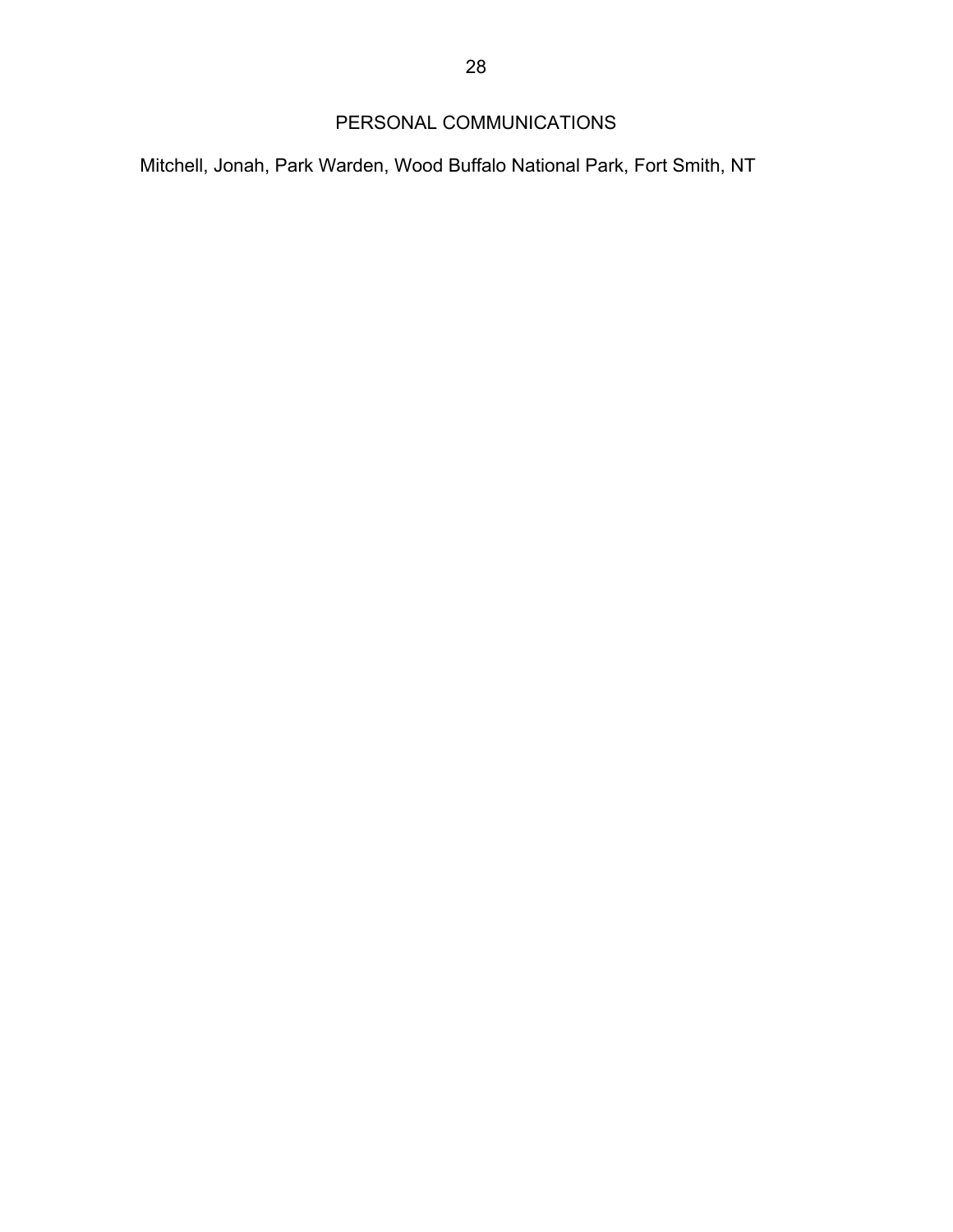### LITERATURE CITED

- <span id="page-33-0"></span>Antoniak, R., and C.C. Gates. 1995. Surveillance of the Bison Control Area, December 1994 - March 1995. Department of Renewable Resources, Government of the Northwest Territories. Manuscript Report No. 84. 67 pp.
- Antoniak, R., and C.C. Gates. 1996. Surveillance of the Bison Control Area, December 1995 - April 1996. Department of Resources, Wildlife and Economic Development, Government of the Northwest Territories. Manuscript Report No. 99. 33 pp.
- Banfield, A.W.F, and N.S. Novakowski. 1960. The survival of the wood bison (*Bison bison athabascae* Rhoads) in the Northwest Territories. National Museum of Canada Natural History Paper No. 8. 6 pp.
- Bergeson, D. 1999. Bison Monitoring Program total count 1999: Wood Buffalo National Park. Parks Canada, Wood Buffalo National Park unpublished report, April 1999. 14 pp.
- Bohnet, S., and C.C. Gates. 1997. Bison Control Program: annual report of survey activities, December 1996 - April 1997. Department of Resources, Wildlife and Economic Development, Government of the Northwest Territories, Manuscript Report No. 100. 33 pp.
- Boulanger, A.J.M., T. Ellsworth and J. Nishi. 1999. Bison Control Program annual report of survey activities, December 1997-April 1998. Department of Resources, Wildlife and Economic Development, Government of the Northwest Territories. Manuscript Report No. 110. 37 pp.
- Boulanger, A.J.M., J. Nishi and T. Ellsworth. 2002. Bison Control Program annual report of survey activities, December 1998-April 1999. Department of Resources, Wildlife and Economic Development, Government of the Northwest Territories. Manuscript Report No. 139. 40 pp.
- Canadian Food Inspection Agency (CFIA). 1999. Risk assessment on bovine brucellosis and tuberculosis in Wood Buffalo National Park and area. Animal, Plant and Food Health Risk Assessment Network, Canadian Food Inspection Agency Report, January 13, 1999. 42 pp.
- Cannon, R.M. and R.T. Roe. 1982. Livestock disease surveys: a field manual for veterinarians. Canberra, Australia. 35 pp.
- Carbyn, L.N., S.M. Oosenbrug, D.W. Anions. 1993. Wolves, bison and the dynamics related to the Peace-Athabasca Delta in Canada's Wood Buffalo National Park. Canadian Circumpolar Research Series No. 4, Canadian Circumpolar Institute, University of Alberta, Edmonton, Alberta. 270 pp.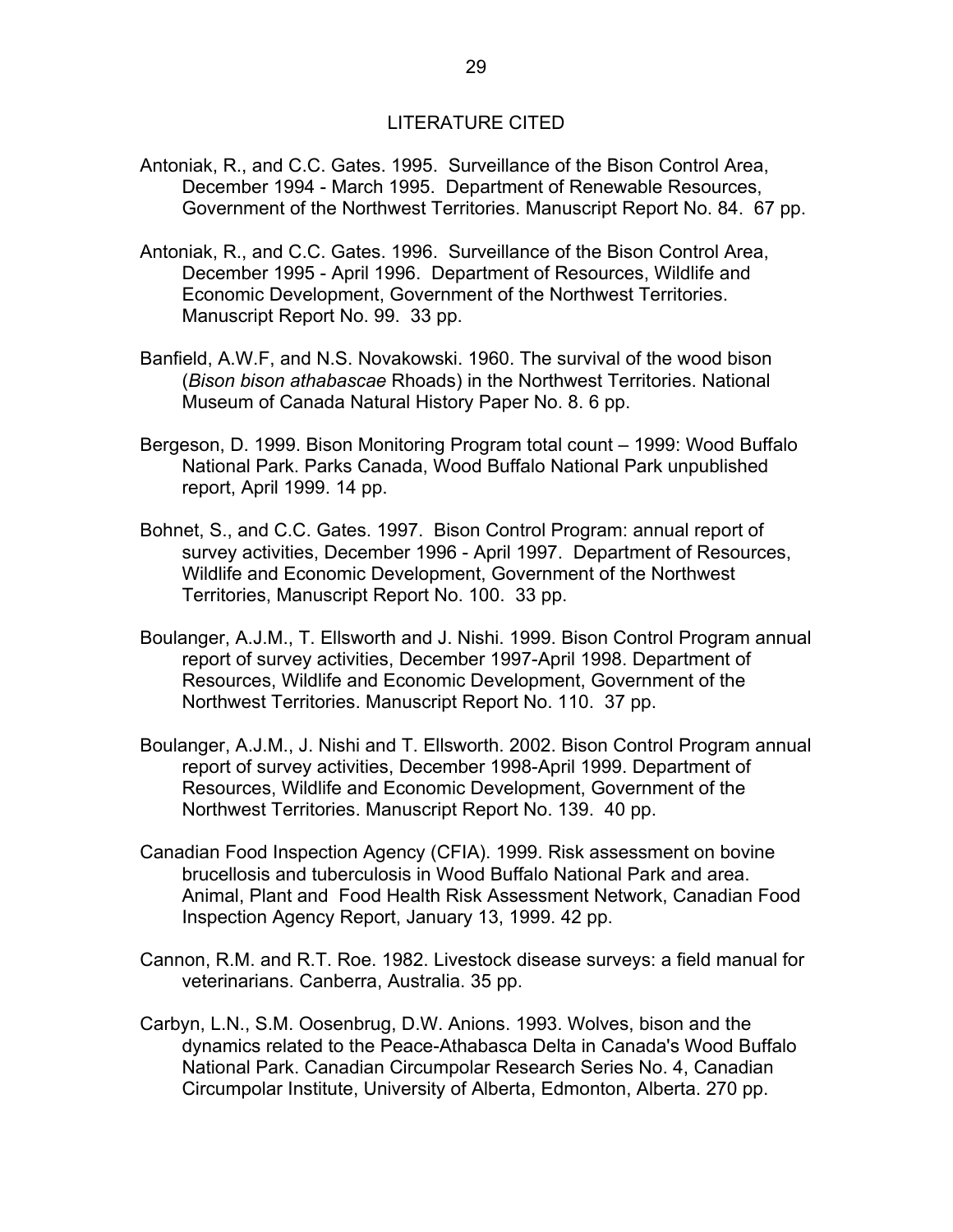- Chisholm, J., L. Comin, and T. Unka. 1998. Concensus-based research to assist with bison management in Wood Buffalo National Park. Pages 199-204 *in* L. Irby and J. Knight, eds. International Symposium on Bison Ecology and Management in North America. Montana State University, Bozeman, Montana.
- Federal Environmental Assessment and Review Office 1990. Northern diseased bison. Environment Canada, Federal Environmental Assessment Review Office Report No. 35. 47 pp.
- Forbes. L.B. 1980. The eradication of bovine brucellosis: an effective sample acquisition protocol for a low incidence area. Proceedings 23<sup>rd</sup> Annual Meeting of American Association of Veterinary Laboratory Diagnostics. 1980: 174-180.
- Gall, D and K. Nielsen. 1994. Improvements to the competitive ELISA for detection of antibodies to *Brucella abortus* in cattle sera. Journal of Immunology 15: 277-291.
- Gall, D., K. Nielsen, L. Forbes, D. Davis, P. Elzer, S. Olsen, S. Balsevicius, L. Kelly, P. Smith, S. Tan, and D.O. Joly. 2000. Validation of the fluorescence polarization assay and comparison to other serological assays for the detection of serum antibodies to *Brucella abortus* in Bison. Journal of Wildlife Diseases 36: 469-476.
- Gates, C.C. and N.C. Larter. 1990. Growth and dispersal of an erupting larger herbivore population in northern Canada: the Mackenzie wood bison (*Bison bison athabascae).* Arctic 43: 231-238.
- Gates, C.C. and S. Gray. 1992. Surveillance of the bison free management area, NWT. Department of Renewable Resources, Government of the Northwest Territories. Manuscript Report No. 50. 29 pp.
- Gates, C.C., T. Chowns, and H. Reynolds. 1992a. Wood buffalo at the crossroads. Pages 137-165 *in* Foster, J., D. Harrison, I.S. McLaren and B. Champion, eds. Buffalo. University of Alberta Press, Edmonton, Alberta.
- Gates, C.C., B. Elkin, L. Kearey, and T. Chowns. 1992b. Surveillance of the bison free management area, Jan-Jun 1992. Department of Renewable Resources, Government of the Northwest Territories. Manuscript Report No. 65. 26 pp.
- Gates, C.C., R.O. Stephenson, H.W. Reynolds, C.G. van Zyll de Jong, H. Schwantje, M. Hoefs, J. Nishi, N. Cool, J. Chisholm, A. James, and B. Koonz. 2001. National Recovery Plan for the wood bison (*Bison bison athabascae*). National Recovery Plan No. 21. Recovery of Nationally Endangered Wildlife (RENEW), Ottawa, Ontario.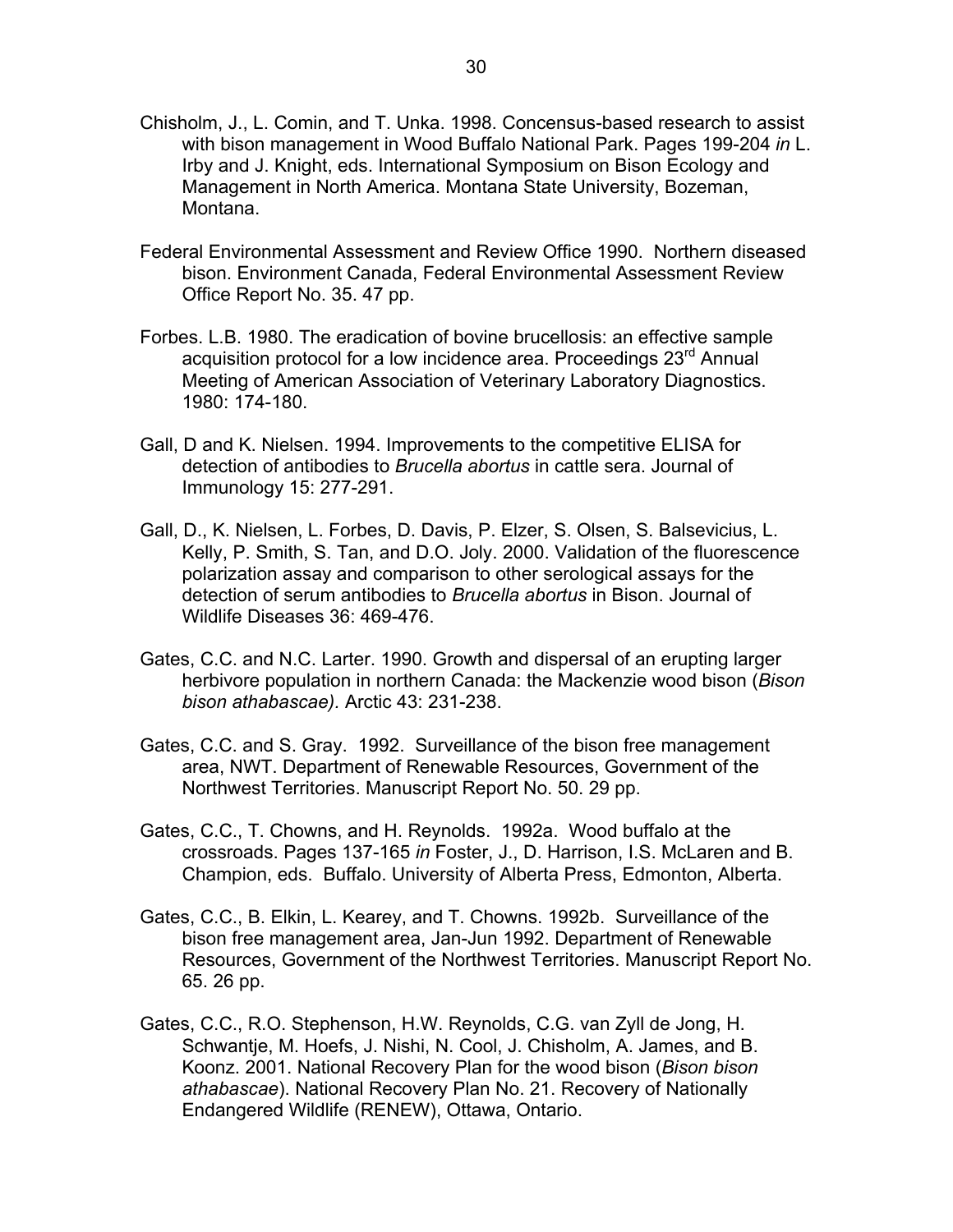- Government of the Northwest Territories. 1992. Department of Renewable Resources: NWT Wildlife Act. Section 61 (August 10, 1992), Yellowknife, Northwest Territories.
- Huff, D.E. and J. Chisholm. 1999. Managing diseased bison in the U.S. and the Canadian National Parks. International Symposium on Society & Resource Management, 6-10 July 1999, Brisbane, Australia.
- Joly, D.O., and F. Messier. 2001. Limiting effects of bovine brucellosis and tuberculosis on wood bison within Wood Buffalo National Park. University of Saskatchewan, Final Report, March 2001 submitted to Wood Buffalo National Park, Heritage Canada, Fort Smith, NT. 118 pp.
- Larter, N.C., A.R.E. Sinclair, T. Ellsworth, J. Nishi, and C.C. Gates. 2000. Dynamics of reintroduction in an indigenous large ungulate: the wood bison of northern Canada. Animal Conservation 3: 299-309.
- Lin, M., E.A. Sugden, M.E. Jolley, and K. Stillwell. 1996. Modification of the *Mycobacterium bovis* extracellular protein MPB70 with fluorescin for rapid detection of specific serum antibodies by fluorescence polarization. Clinical and Diagnostic Laboratory Immunology 3: 438-443.

Matthews, M. 2000. Animal health report. Smoke Signals XI (5): 13-16.

- Matthews, M. 2001. Animal health committee chairman's report. Smoke Signals XII (2): 11-12.
- Mitchell, J., C.C. Gates and J. Wierzchowski. 2001. An approach to disease risk assessment for Wood Bison in northern Canada. University of Calgary, Unpublished Progress Report to Wood Buffalo National Park, Bison Research and Containment Program, March 2001. 16 pp.
- Morton, K. 2001. Wood bison surveys in the Hay-Zama Lowlands, February 27 and March 8, 2001. Alberta Sustainable Resource Development, Fish and Wildlife Service – Wildlife Management unpublished report. 6 pp.
- Tanguay, M., J.S. Nishi, and T.E. Ellsworth. *In prep*. Bison Control Program Annual Report of Survey Activities, December 1999-April 2000. Department of Resources, Wildlife and Economic Development, Government of the Northwest Territories. Manuscript Report.
- Tessaro, S.V., L.B. Forbes, and C. Turcotte. 1990. A survey of brucellosis and tuberculosis in bison in and around Wood Buffalo National Park, Canada. Canadian Veterinary Journal 31:174-180.